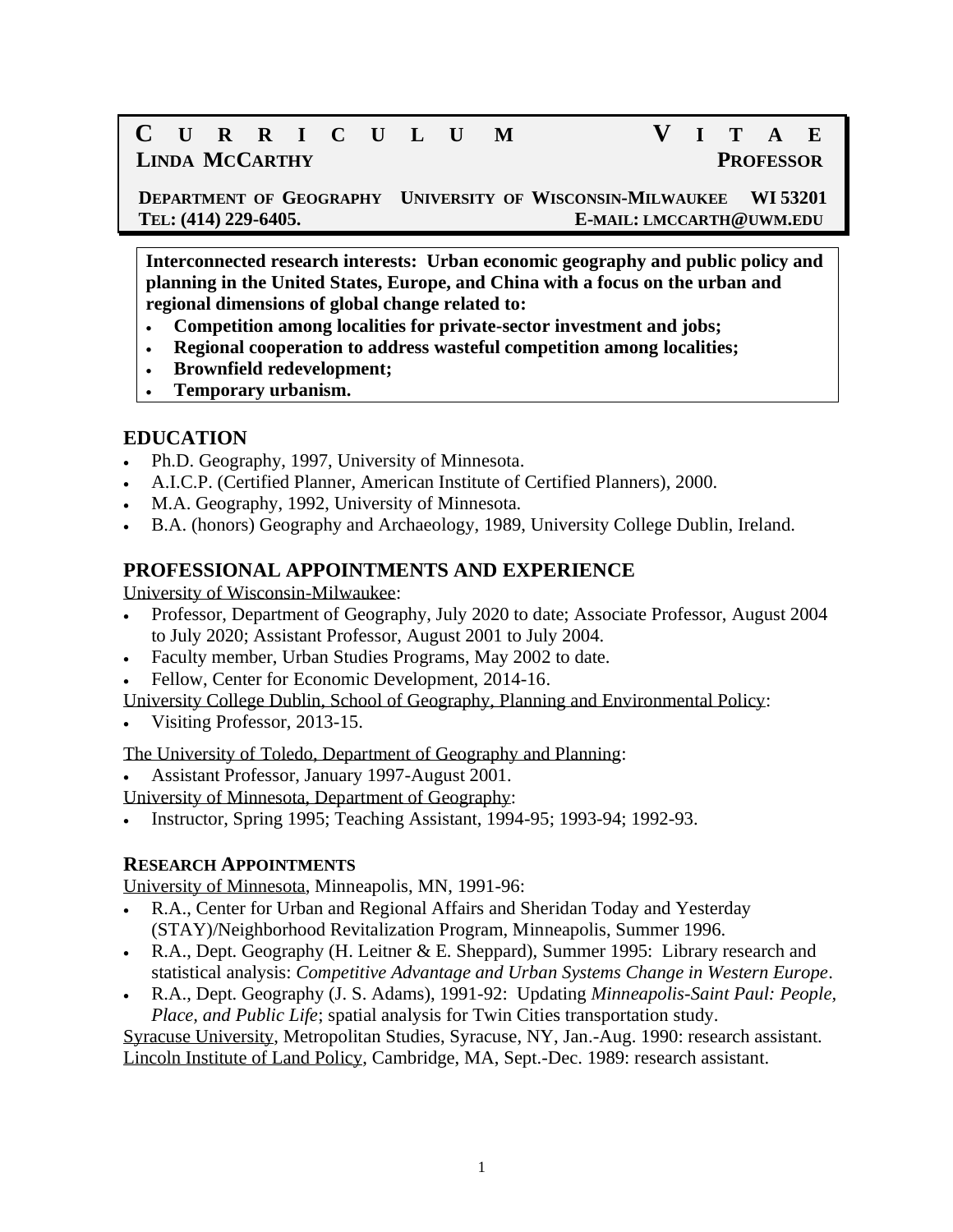#### **RESEARCH AND SCHOLARSHIP**

#### **PUBLICATIONS**

#### **JOURNAL ARTICLES (PEER REVIEWED)**

- Afsari, S., Ghahramani, H., McCarthy, L., & Jalalianhosseini, M. (resubmitted) Transformation of Urban Spaces within Cities in the Context of Globalization and Urban Competitiveness. *Urban Research and Practice*.
- McCarthy, L. 2018. Should State and Local Government Bidding Wars for Big Businesses be more like eBay? *Growth and Change*, 49:3, 400-12.
- Moore-Cherry, N. and McCarthy, L. 2016. Debating Temporary Uses for Vacant Urban Sites: Insights for practice from a stakeholder workshop. *Planning Practice and Research*, 31:3, 347-57.
- McCarthy, L. 2015. Something New or More of the Same in the Bidding War for Big Business? *Growth and Change*, 46:2, 153-71.
- McCarthy, L. (lead author) and Sziarto, K. 2015 Zombies in the Classroom. *Journal of Geography in Higher Education*, 39:1, 83-96.
- Lyu, L., and McCarthy, L. 2015. "Logalization:" Local-Global Processes and the Shi Ling Specialized Leather Cluster in Guangzhou, China. *Asian Geographer*, 32:1, 37-57.
- Lu, L., McCarthy, L., and Ru, H. 2015. Urban China amid Globalization: Spatial Restructuring in Guangzhou in Comparative Perspective. *WIT Transactions on Engineering Sciences*, 97, 3-10.
- Sziarto, K. (lead author), McCarthy, L. and Padilla, N. 2014. Teaching Critical Thinking in World Regional Geography through Stakeholder Debates. *Journal of Geography in Higher Education*, 38:4, 557-570.
- McCarthy, L. 2012. Brownfield Redevelopment and Public-Sector Support: Insights and Suggestions from Developers in Milwaukee, Wisconsin. *Papers in Applied Geography*, 35, 108-117.
- McCarthy, L. 2008-09 [published 2010]. Wasteful Competition for Corporate Investment and the Feasibility of Some Suggested Remedies: The Case of Milwaukee, WI. *Wisconsin Geographer*, 23, 35-49.
- McCarthy, L. 2009. A Comparative Perspective on Mega-City Regional Cooperation in the United States and Western Europe. *Journal of Urban and Regional Planning* (Chinese), 2:3, 113-34.
- McCarthy, L. 2009. Off the Mark? Economic Efficiency in Targeting the Most Marketable Sites rather than Spatial and Social Equity in Public Support for Brownfield Redevelopment, *Economic Development Quarterly*, 23:3, 211-28.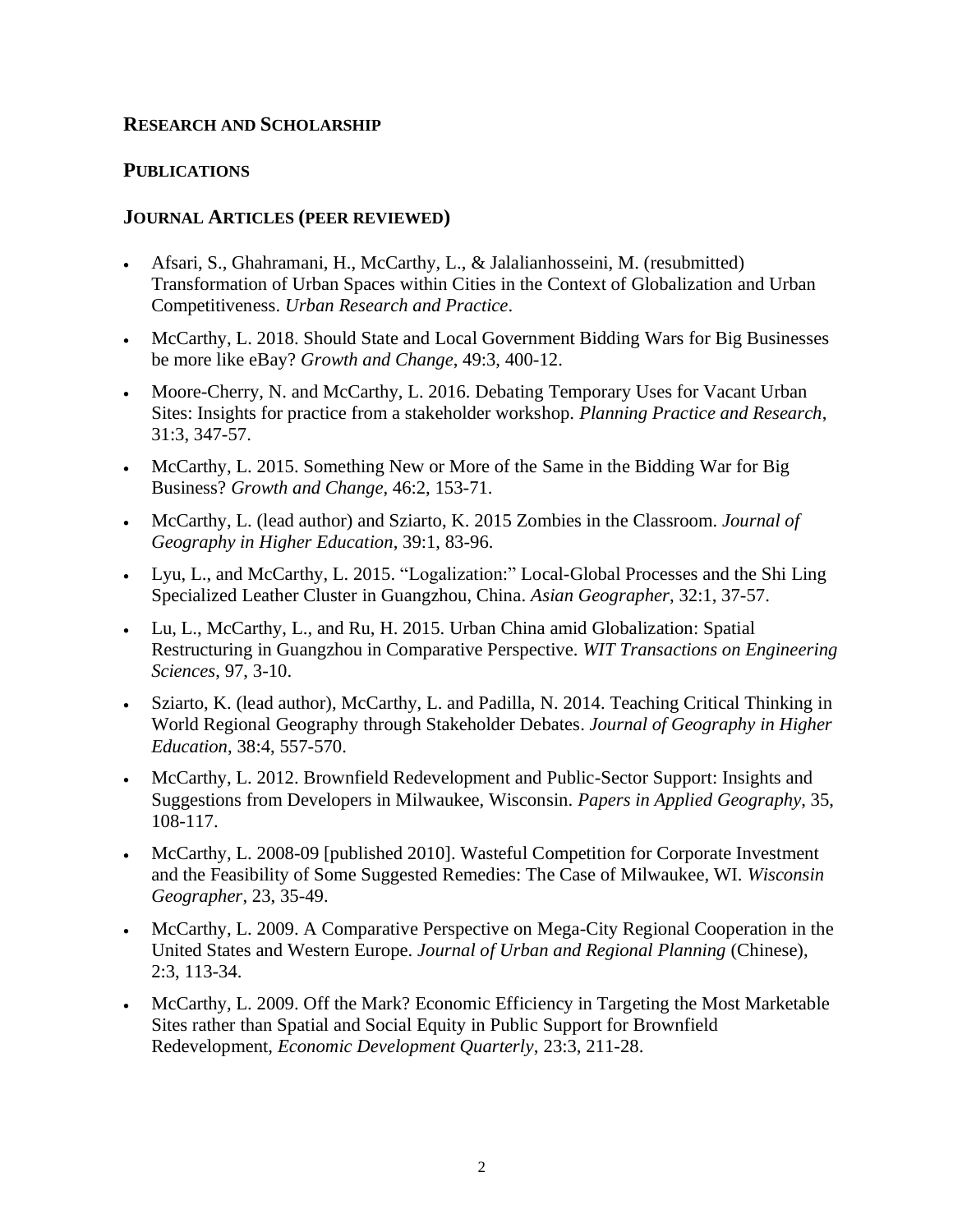- Jonas, A. E. G. and L. McCarthy. 2009. Urban Management and Regeneration in the United States: State Intervention or Redevelopment at all Costs? *Local Government Studies*, 35:3, 299-314.
- Lu, L., and L. McCarthy. 2008. Spatial Restructuring in Urban China amid Globalization and Economic Reform: The Case of Guangzhou. *Built Environment*, 34:4, 444-63.
- McCarthy, L. 2007. The Commerce Clause as a Constraint on Business Incentives for Firms: Roadblock or a Bump in the Road in the 'Race to the Bottom?' *Tijdschrift voor Economische en Sociale Geografie*, 98:4, 482-92.
- McCarthy, L. 2006. In the Dark about Brownfields. *Papers in Applied Geography*, 29, 292- 301.
- McCarthy, L. 2004. The *Keep Jeep in Toledo Campaign*: A Lost Opportunity for the Wheels of Change? *Tijdschrift voor Economische en Sociale Geografie*, 95:4, 392-404.
- McCarthy, L. 2003. The Good of the Many Outweighs the Good of the One: Regional Cooperation instead of Individual Competition in the USA and Western Europe? *Journal of Planning Education and Research*, 23:2, 140-52.
- McCarthy, L. 2002. The Brownfields Dual Land Use Policy Challenge: Reducing Barriers to Private Redevelopment while Connecting Reuse to Broader Community Goals, *Land Use Policy*, 19:4, 287-96.
- McCarthy, L. 2001. Beyond Individual Competition: Competitive Regionalism in the United States and Western Europe, *EDCO Exchange*, 3:6, 1-4, Ontario, Canada: Kennilworth Publishing for the Economic Developers Council of Ontario.
- McCarthy, L. 2000. European Economic Integration and Urban Inequalities in Western Europe, *Environment and Planning A*, 32:3, 391-410.
- McCarthy, L. 2000. European Integration, Urban Economic Change, and Public Policy Responses, *The Professional Geographer*, 52:2, 193-205.
- McCarthy, L. 2000. The Changing Culture of Inter-Urban Government Competition in Britain, *Papers in Applied Geography*, 23, 55-63.
- McCarthy, L. 1999. The Politics of Mediating Global Economic Change: Linking the Local and the International in Western Europe, *Space and Polity*, 3:2, 217-31.
- McCarthy, L. 1998. Analysis of Urban Income Inequalities in an Integrating Europe: Overcoming the Absence of Comparable Units of Analysis and Economic Data, *Papers in Applied Geography*, 21, 203-12.
- McCarthy, L. 1990. Evolution, Present Condition, and Future Potential of the Smithfield Area of Dublin, in *Irish Geography*, 23:2, 90-106.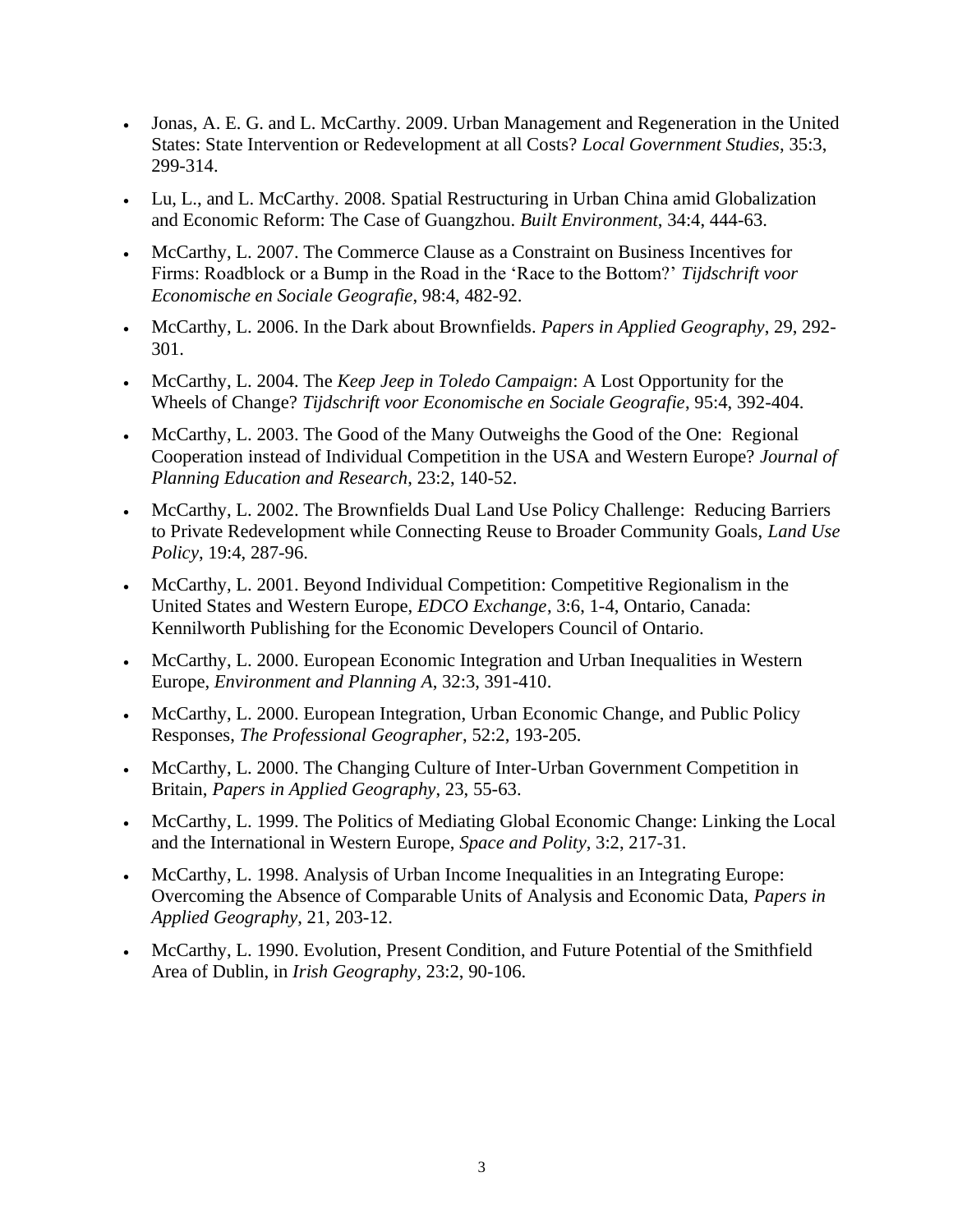### **TEXTBOOKS**

- Knox, P., J. Agnew, and L. McCarthy. 2014. *The Geography of the World Economy*, 6th edition, Oxford: Routledge.
- Knox, P. and L. McCarthy. 2012. *Urbanization: An Introduction to Urban Geography*, 3rd edition, Upper Saddle River, NJ: Prentice-Hall (including translated edition for China).
- Knox, P., J. Agnew, and L. McCarthy. 2008. *The Geography of the World Economy*, 5th edition, London: Hodder Arnold.
- Knox, P. and L. McCarthy. 2005. *Urbanization: An Introduction to Urban Geography*, 2nd edition, Upper Saddle River, NJ: Prentice-Hall.
- Knox, P., J. Agnew, and L. McCarthy. 2003. *The Geography of the World Economy*, 4th edition, London: Hodder Arnold.

## **BOOK CHAPTERS, ETC.**

- McCarthy, L. (2020 forthcoming, revised version submitted September 2019). Polycentric Megacity Regions and Regional Planning and Governance: Insights from New York and the Rhine-Ruhr? in Sinha, B. R. K. (ed.) *Urban Dynamics, Environment, and Health: Challenges for the Twenty-First Century*, New York: Springer Nature.
- McCarthy, L. (2020 forthcoming, in press). Temporary Urbanism in a Public Park: The Case of Postman Square, Milwaukee, WI, in Andres, L. and Zhang, Y. (eds.) *Temporary Urbanism*, New York: Springer, Chapter 5.
- McCarthy, L. (lead author), Brady, J., and Moore-Cherry, N. (2020). Cities of Europe, in Brunn, S., M. Hays-Mitchell, D. Zeigler, and J. Graybill (eds.) *Cities of the World: Regional Patterns and Urban Environments*, 7th edition, Lanham, MD: Rowman & Littlefield, Chapter 5, 189-232.
- McCarthy, L. (lead author) and C. Johnson. 2016. Cities of Europe, in Brunn, S., M. Hays-Mitchell, D. Zeigler, and J. Graybill (eds.) *Cities of the World: Regional Patterns and Urban Environments*, 6th edition, Lanham, MD: Rowman & Littlefield, Chapter 5, 187-233.
- McCarthy, L. 2013 Urban Geography, in Barney Warf (ed.) *Oxford Bibliographies in Geography*, New York: Oxford University Press.
- McCarthy, L. 2013. Hostage Cities: Unsustainable Competition for Corporate Investment, in Krause, L. and Petro, P. (eds.) *Global Cities: Cinema, Architecture, and Urbanism in a Digital Age,* Rutgers University Press, NJ, 25-42.
- McCarthy, L. (lead author) and C. Johnson. 2012. Cities of Europe, in Brunn, S., M. Hays-Mitchell, and D. Zeigler (eds.) *Cities of the World: World Regional Urban Development*, 5th edition, Lanham, MD: Rowman & Littlefield, 189-235.
- McCarthy, L. 2012. Offshore banking, in H. K. Anheier and M. Juergensmeyer (eds.) *Encyclopedia of Global Studies*, Thousand Oaks, CA: Sage, 110-111.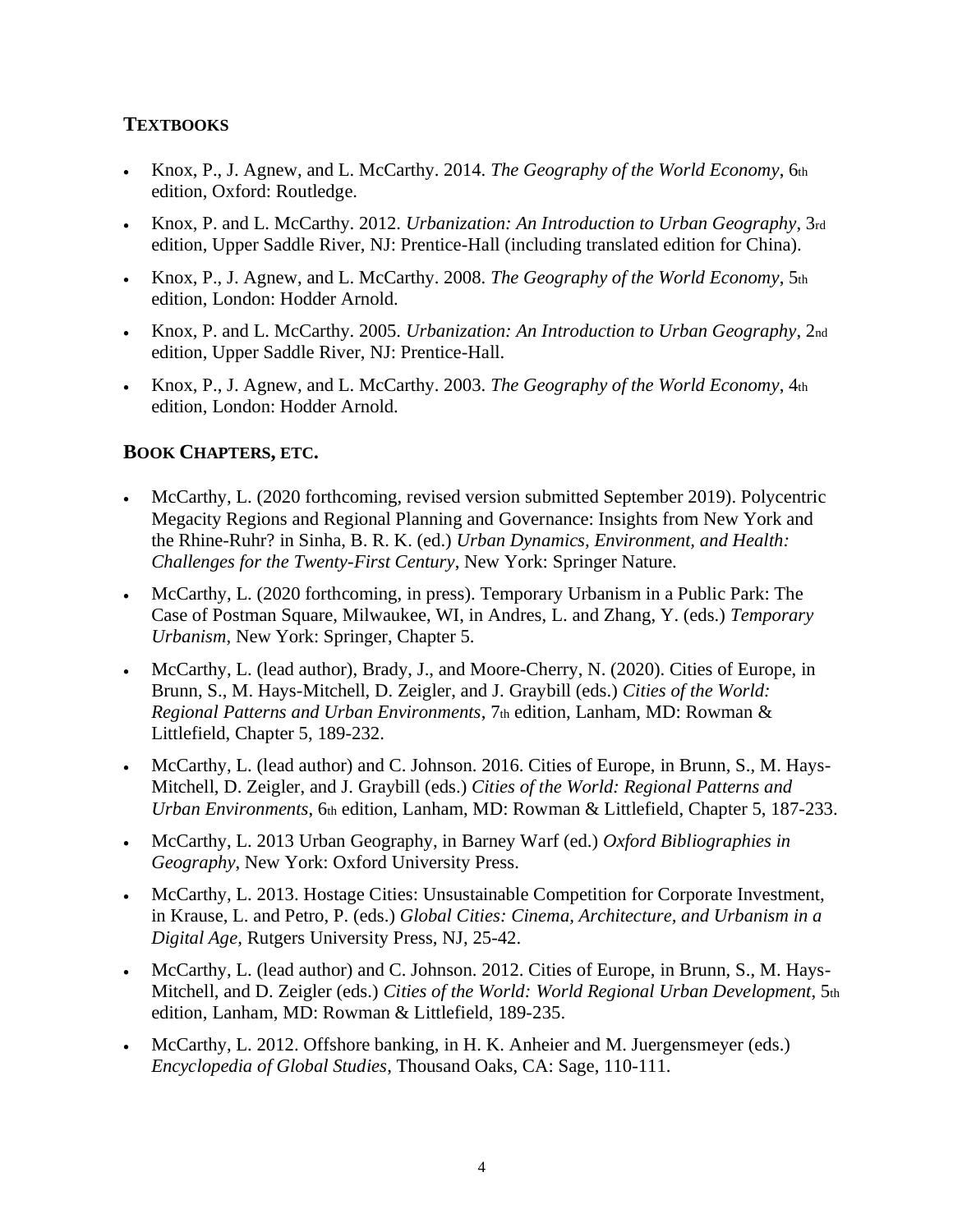- McCarthy, L. 2012. Global warming, in H. K. Anheier and M. Juergensmeyer (eds.) *Encyclopedia of Global Studies*, Thousand Oaks, CA: Sage, 750-753.
- McCarthy, L. 2011. Mega-City Regional Cooperation in the United States and Western Europe: A Comparative Perspective, in A. Yeh & J. Xu (eds), *Governance and Planning of Mega-City Regions: An International Comparative Perspective*, Routledge, London and New York (with chapters by Peter Hall; Saskia Sassen), 148-171.
- McCarthy, L. 2010. Brownfields, in B. Warf (ed.) *Encyclopedia of Geography*, Thousand Oaks, CA: Sage, Volume 1, 296-98.
- Jonas, A. E. G. and L. McCarthy. 2010. Redevelopment at all costs? A critical review and examination of the American model of urban management and regeneration, in J. Diamond, J. Liddle, A. Southern, and P. Osei (eds.) *Urban Regeneration Management: International Perspectives*, Routledge: New York and London, 31-59.
- McCarthy, L. (lead author) and B. Koulov. 2008. Cities of Europe, in Brunn, S., M. Hays-Mitchell, and D. Zeigler (eds.) *Cities of the World: World Regional Urban Development*, 4th edition, Lanham, MD: Rowman & Littlefield, 201-54.
- Koulov, B., L. McCarthy (lead co-authors), D. Knudsen, and A. Gosar. 2004. European Geography, in G. Gaile and C. Willmott (eds.) *Geography in America at the Dawn of the 21st Century*, Oxford University Press: Oxford, 679-90.
- McCarthy, L. (lead author) and D. Danta. 2003. Cities of Europe, in Brunn, S., J. Williams, and D. Zeigler (eds.) *Cities of the World: World Regional Urban Development*, 3rd edition, Lanham, MD: Rowman & Littlefield, 168-221.
- McCarthy, L. 2001. Restricting Wasteful Inter-Urban Competition for Private-Sector Investment in Britain, in Columbus, F. (ed.) *European Economic and Political Issues, III*, Huntington, NY: Nova Science Publishers, Inc., 137-53.

## **REPORTS**

- McCarthy, L. and S. Kim. 2005. *The Aging Baby Boomers: Current and Future Metropolitan Distributions and Housing Policy Implications.* Washington, D.C.: U.S. Department of Housing and Urban Development.
- McCarthy, L. 2001. *Brownfields Redevelopment: A Resource Guide for Toledo and Other Ohio Governments, Developers, and Communities*, Toledo, OH: Urban Affairs Center, The University of Toledo (available at: *[http://uac.utoledo.edu/Publications/brownfield](http://uac.utoledo.edu/Publications/brownfield-redevelopment.pdf)[redevelopment.pdf\)](http://uac.utoledo.edu/Publications/brownfield-redevelopment.pdf).*
- McCarthy, L. 2000. *Competitive Regionalism: Beyond Individual Competition*, Washington, DC: Economic Development Administration, U.S. Department of Commerce (available at: *www.eda.gov/PDF/mccarthy.pdf*).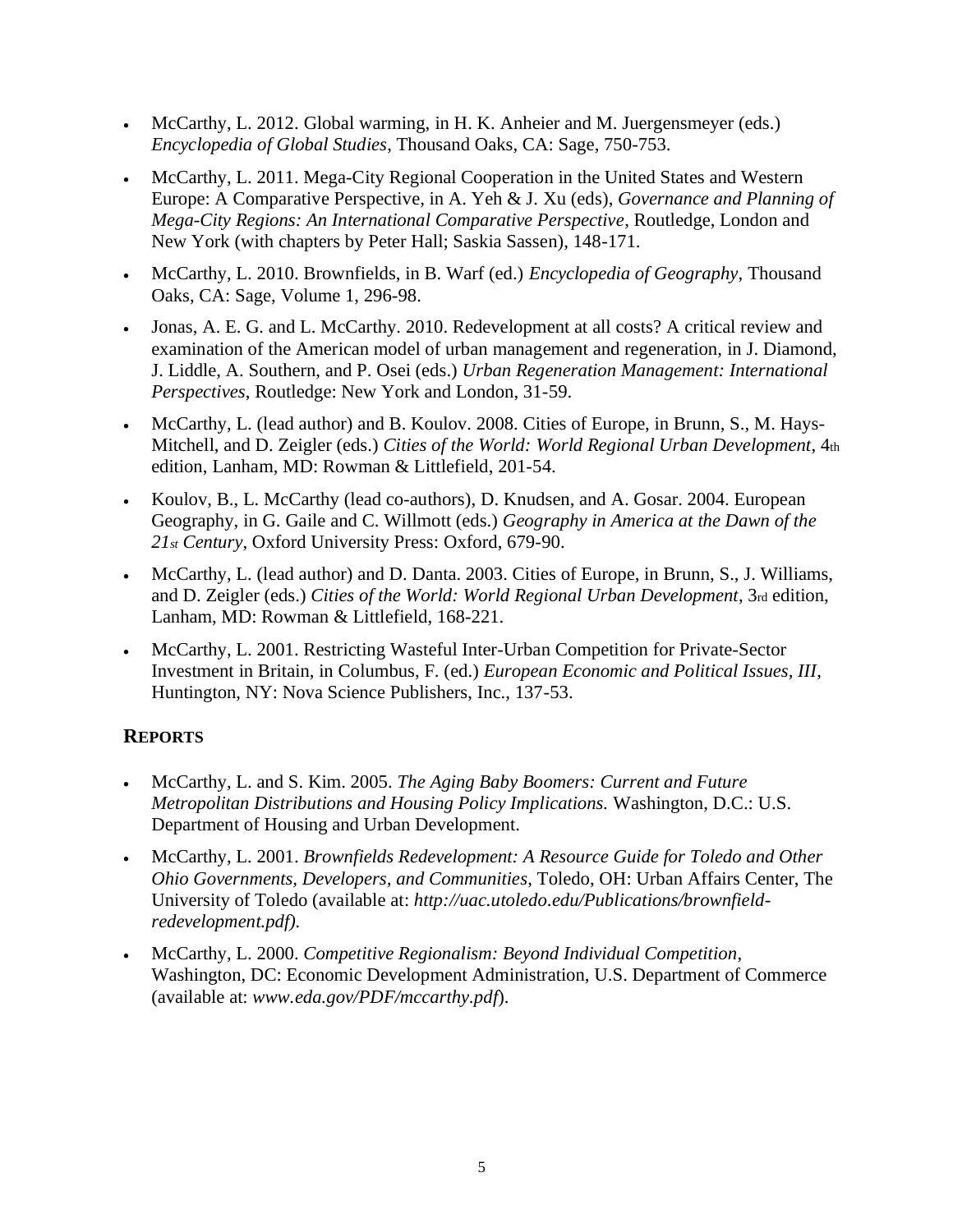## **BOOK REVIEWS**

- McCarthy, L. 2014 in *Environment, Space, Place*, 6:2, 127-29: LeDuff, C. *Detroit: An American Autopsy,* Penguin Books, New York, NY 2013.
- McCarthy, L. 2010 in *Journal of Regional Science*, 50:3, 794-96: Faludi, A. (ed.) *European Spatial Research and Planning*, Lincoln Institute: Cambridge, MA 2008.
- McCarthy, L. 2008 in *Urban Geography*, 29:2, 89-91: Peter J. Taylor, Ben Derudder, Pieter Saey and Frank Witlox (eds.). *Cities in Globalization*, London and New York: Routledge, 2007.
- McCarthy, L. 2006 in *Urban Geography*, 27:6, 581-83: Neil Brenner and Roger Keil (eds.). *The Global Cities Reader*, Abingdon, Oxon: Routledge, 2006.
- McCarthy, L. 2006 in *Annals of the American Association of Geographers*, 96:3, 669-71: John O'Loughlin, Lynn Staeheli, and Edward Greenberg. *Globalization and its Outcomes*, London: Guildford, 2004.
- McCarthy, L. 2005 in *Professional Geographer*, 57:4, 618-20: John Rennie Short. *Global Metropolitan: Globalizing Cities in a Capitalist World*, New York: Routledge, 2004.
- McCarthy, L. 2001 in *Journal of Regional Science*, 41:3, 556-9: Summers, A., Cheshire, P., and Senn, L. (eds.) *Urban Change in the United States and Western Europe: Comparative Analysis and Policy*, 2nd ed., Urban Institute Press: Washington 1999.
- McCarthy, L. 1999 in *Journal of Regional Science*, 39:1, 221-4: Jensen-Butler, C. et al. (eds.) *European Cities in Competition*, Aldershot: Avebury 1997.
- McCarthy, L. 1998 in *Annals of the American Association of Geographers*, 88:2, 345-7: Papadopoulos, A. G. *Urban Regimes and Strategies: Building Europe's Central Executive District in Brussels*, Chicago: University of Chicago Press 1996.
- McCarthy, L. 1997 in *Tijdschrift voor Economische en Sociale Geographie*, 88:5, 497-8: Wagner, F., Joder, T., and Mumphrey, A. (eds.) *Urban Revitalization. Policies and Programs*, Thousand Oaks: Sage 1995.

### **IN PROGRESS**

- McCarthy, L. Neoliberalism and Privatized School Information Systems in Wisconsin: "Skyward" costs always in the best interest of taxpayers no matter what! *Educational Policy*.
- •
- McCarthy, L. Temporary Placemaking in a Tight Spot at The Spot4MKE, Milwaukee, WI. *Urban Studies*.
- McCarthy, L. Temporary Urbanism and Cooptation: Milwaukee Swing Park.
- McCarthy, L. Foxconn in Wisconsin and the Saga of Corporate Subsidies.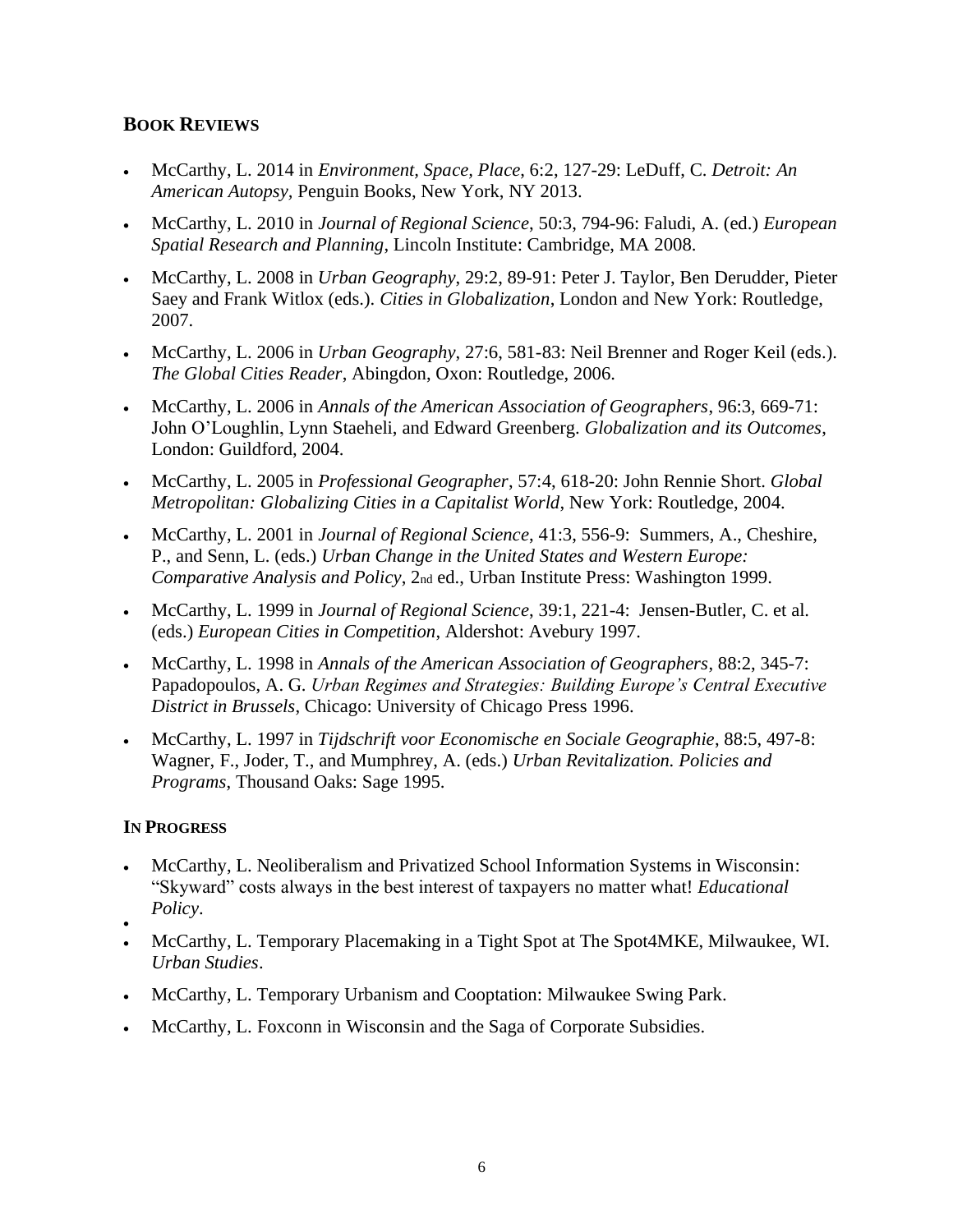### **GRANTS (EXTERNAL AND INTERNAL – FUNDED)**

- Irish Research Council, Government of Ireland 'New Foundations' Scheme, 2014-15, \$12,000 (with co-PI, Niamh Moore-Cherry): *Greening as spatial politics: Interrogating temporary urbanism in a changing neoliberal environment.*
- UW-M Center for Instructional and Professional Development (CIPD) Collaborative Interdisciplinary Essential Learning Outcomes Project proposal, 2010-12, \$8,700 (with co-PI, Dr. Kristin Sziarto)*.*
- Carnegie Corporation, Teachers for a New Era, 2004-10, member of Social Science Design Team.
- UW-M Center for International Education (CIE) Faculty Travel Award, 2007-08, \$300 (PI): *Research on the automobile industry in Guangzhou, China.*
- National Natural Science Foundation of China, 2007-08, \$1,000 (co-PI with PI Lachang Lu): *International Scholar Exchange Program*.
- UW-M Center for International Education Course Development Grant, 2006-07, \$1,000.00 (PI): *Globalizing Geography 110.*
- National Natural Science Foundation of China, 2005-06, \$50,000 (co-PI with PI Lachang Lu): *Dual Urban Structure in East China: The Case of Guangzhou*.
- UW-M Center for International Education Course Development Grant, 2005-06, \$1,000.00 (PI): *Internationalizing Geography 140.*
- US Department of Housing and Urban Development, Office of Policy Development and Research, PI, with co-PI, Sunwoong Kim, Department of Economics, for Research on the Socioeconomic Change in Cities program, 2004-05, \$38,000: *The Aging Baby Boomers: Current and Future Metropolitan Distributions and Housing Policy Implications*.
- UW-M Graduate School Research Committee Award, 2003-04, \$10,764.22 (PI): *Milwaukee's Brownfields: Redevelopment and Environmental Equity?*
- University of Toledo, Urban Affairs Center, Course Release Grant, \$5,000.00 (PI), to write *Brownfields Redevelopment: A Resource Guide for Toledo and Other Ohio Governments, Developers, and Communities*, 2001.
- U.S. Department of Commerce, Economic Development Administration (E.D.A.), National Technical Assistance, Training, Research, and Evaluation, Review of Economic Development Literature and Practice, 1999-2001, \$21,344 (PI): *From Individual Competition to Competitive Regionalism*.
- University of Toledo, College of Arts and Sciences, Small Grant to pay for fees (\$520) associated with publication of article in *The Professional Geographer*, 2000.
- University of Toledo, University Research Fellowship, 1999, \$7,000 (PI): "The *Keep Jeep in Toledo* Campaign: A Lost Opportunity for the Wheels of Change?"
- University of Toledo University Research Fellowship, 1998, \$8,556 (PI):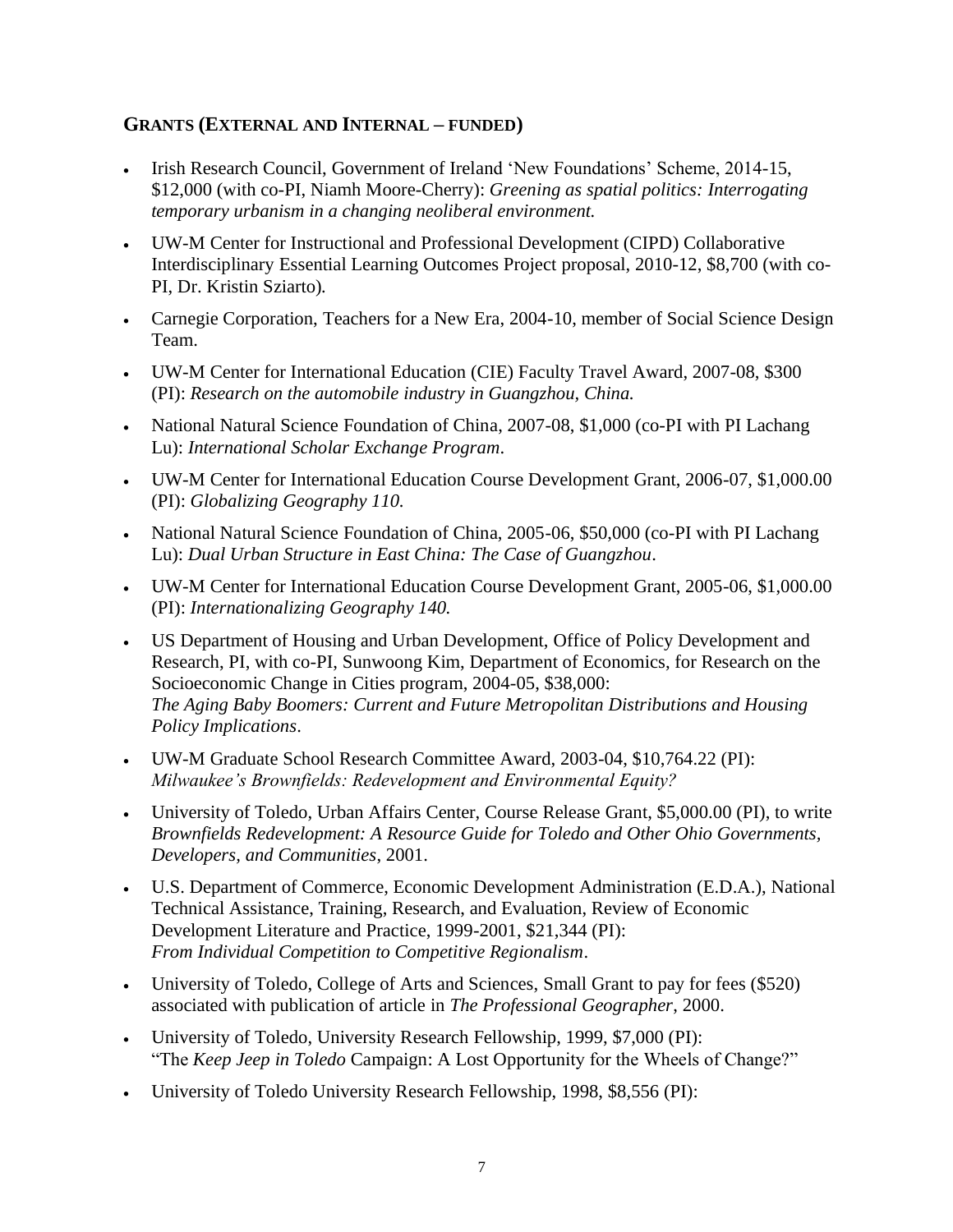#### *European Economic Integration and Inequalities for Cities in Western Europe*.

- University of Toledo, College of Arts and Sciences, Undergraduate Recruitment/ Retention Grant, 1998-99 \$350.
- University of Toledo, Center for Teaching Excellence, Small Grants Fund for Teaching, 1998-99 (PI) \$300 for purchase of globes and instructional videos.
- University of Toledo Center for Teaching Excellence, Small Grants Fund for Teaching, 1997-98 (PI) \$200 for purchase of instructional videos.
- University of Toledo Program for Academic Excellence 1997-99 (co-investigator Dr. Neil Reid) \$5,607 for three distinguished scholars from Britain, Canada, and the U.S. to give public presentations and participate in a Fall 1998 student seminar on the global economy.
- University of Toledo Center for Teaching Excellence, Small Grants Fund for Teaching, 1996-97 (PI) \$200 for purchase of computer software for use in class.
- University of Minnesota, Graduate School Doctoral Dissertation Travel Grant, 1996, \$5,000.
- University of Minnesota, Graduate School, Doctoral Dissertation Special Grant, 1995, \$3,000.
- University of Minnesota, Graduate School, Grant for Research Abroad, 1994, \$2,000.

### **PROFESSIONAL AWARDS AND DISTINCTIONS**

- Invited by the Policy Innovation and Co-Ordination Office of the Government of the Hong Kong Special Administrative Region (HKSAR) to review research proposals, 2018 and 2019.
- Invited by Peking University, Beijing, China be chair and give a presentation at a session of the Beijing Forum, November 4-6, 2016.
- Invited by the National Science Foundation to serve on the senior advisory panel to review Geography and Spatial Sciences (GSS) proposals, 2016.
- Invited by University College Dublin, School of Geography, Planning and Environmental Policy to be a Visiting Professor during 2013-15.
- Invited by the Milwaukee World Trade Association (MWTA) to be a panelist, April 2009: *Green Supply Chain*, one of seven invited expert panelists.
- Invited to Hong Kong University, Centre of Urban Studies and Urban Planning, International Symposium on Mega-City Regions: Innovations in Governance and Planning, August 2008, one of six invited expert presenters including Peter Hall and Saskia Sassen.
- Invited to University College Dublin, Ireland, during spring semester 2008 as visiting scholar to make research presentations, guest lecture in classes, and discuss opportunities for collaborative research.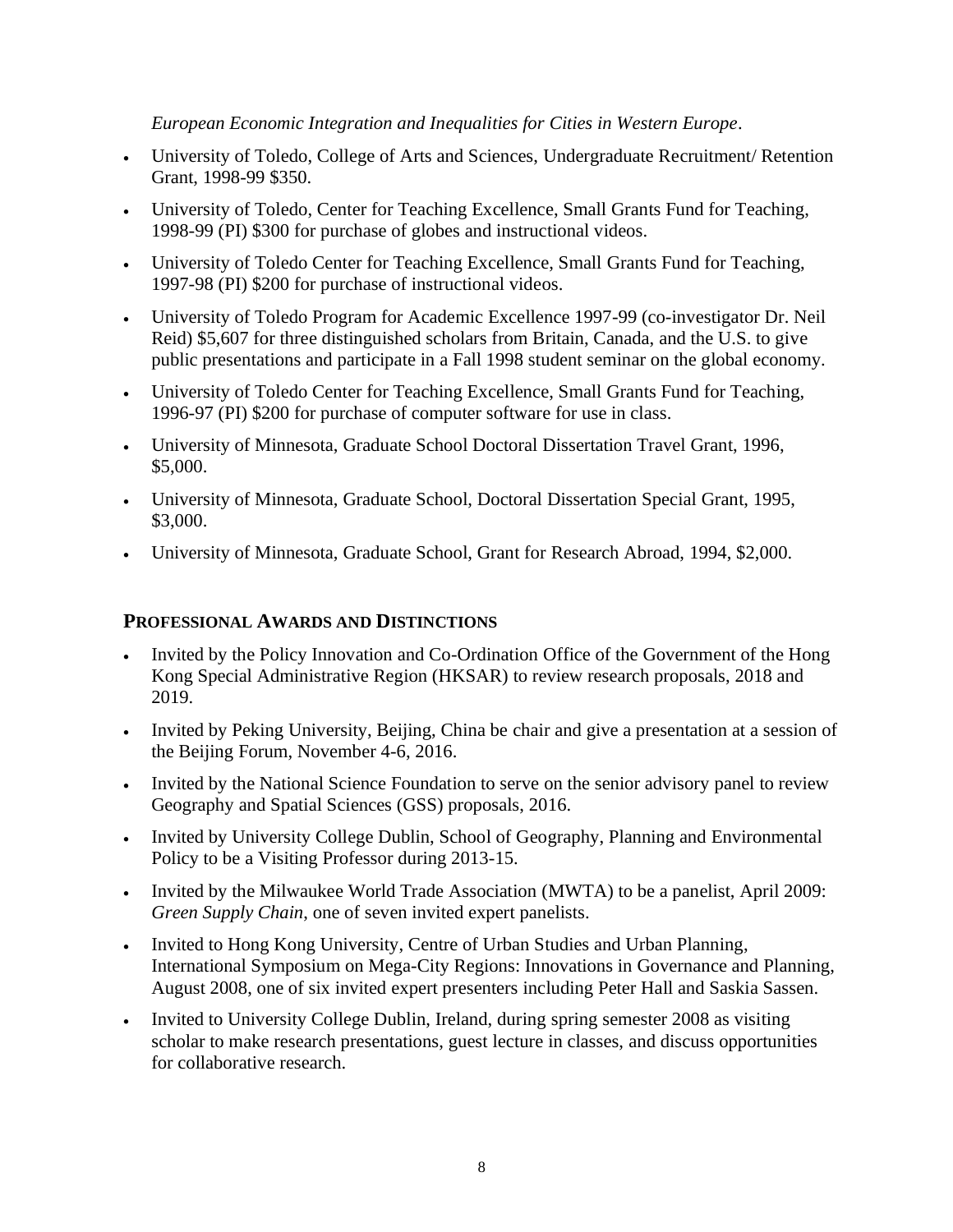- Invited plenary speaker for the European Geography Specialty Group of the American Association of Geographers at their annual conference in Los Angeles, CA, March 2002.
- Selected for inclusion in the sixth edition of *Who's Who Among America's Teachers, 2000*  (The Best Teachers in America selected by the Best Students).
- American Association of Geographers, 1999 J. Warren Nystrom Award Finalist (1 of only 7 finalists in a national competition for the best paper and presentation based on a 1997-98 dissertation in geography) *European Integration, Urban Economic Change, and Public Policy Responses*.
- American Association of Geographers, Urban Specialty Group, 1997-98 Ph.D. Dissertation Award.
- American Association of Geographers, European Specialty Group, 1996-97 Student Paper Award.
- University of Minnesota, Graduate School Doctoral Dissertation Fellowship 1995-96 (50 Fellowships awarded university-wide - all disciplines compete).
- University of Minnesota Department of Geography, Summer Research Fellowship 1995.
- University of Minnesota Department of Geography, Summer Research Fellowship 1994.
- University of Minnesota, Graduate School Fellowship 1990-91.
- University College Dublin, Prize based on final university examination, 1st place, 1989.
- University College Dublin, full tuition scholarships for second and third years of BA degree based on results of annual university examinations (1st place), 1987 and 1988.

## **INVITED PRESENTATIONS/PUBLIC LECTURES AND WORKSHOPS**

- University of Wisconsin-Milwaukee, Department of Geography presentation, September 14, 2018: *United Kingdom: from the Bronze Age to Brexit and Back*.
- University of Wisconsin-Parkside, Week of Learning 2018 presentation, June 5, 2018: *The Geography of the United Kingdo*m.
- Peking University, Beijing, China, Beijing Forum presentation, November 4-6, 2016: *Polycentric Megacity Regions and Regional Planning and Governance: Insights from New York and the Rhine-Ruhr?*
- University College Dublin, School of Geography, Planning and Environmental Policy, Guest Lecture Presentation, Geog 20130 World Urbanization undergraduate class lecture, February 2015: *Deindustrialization and Shrinking Cities*.
- University College Dublin, School of Geography, Planning and Environmental Policy, Guest Lecture Presentation, Geog 40540 Reading Urban Landscapes graduate seminar, February 2015: *Reading Neoliberal Urban Landscapes*.
- University College Dublin, School of Geography, Planning and Environmental Policy, Workshop Co-organizer, October 2014: *The Temporary City Workshop* (comprising public,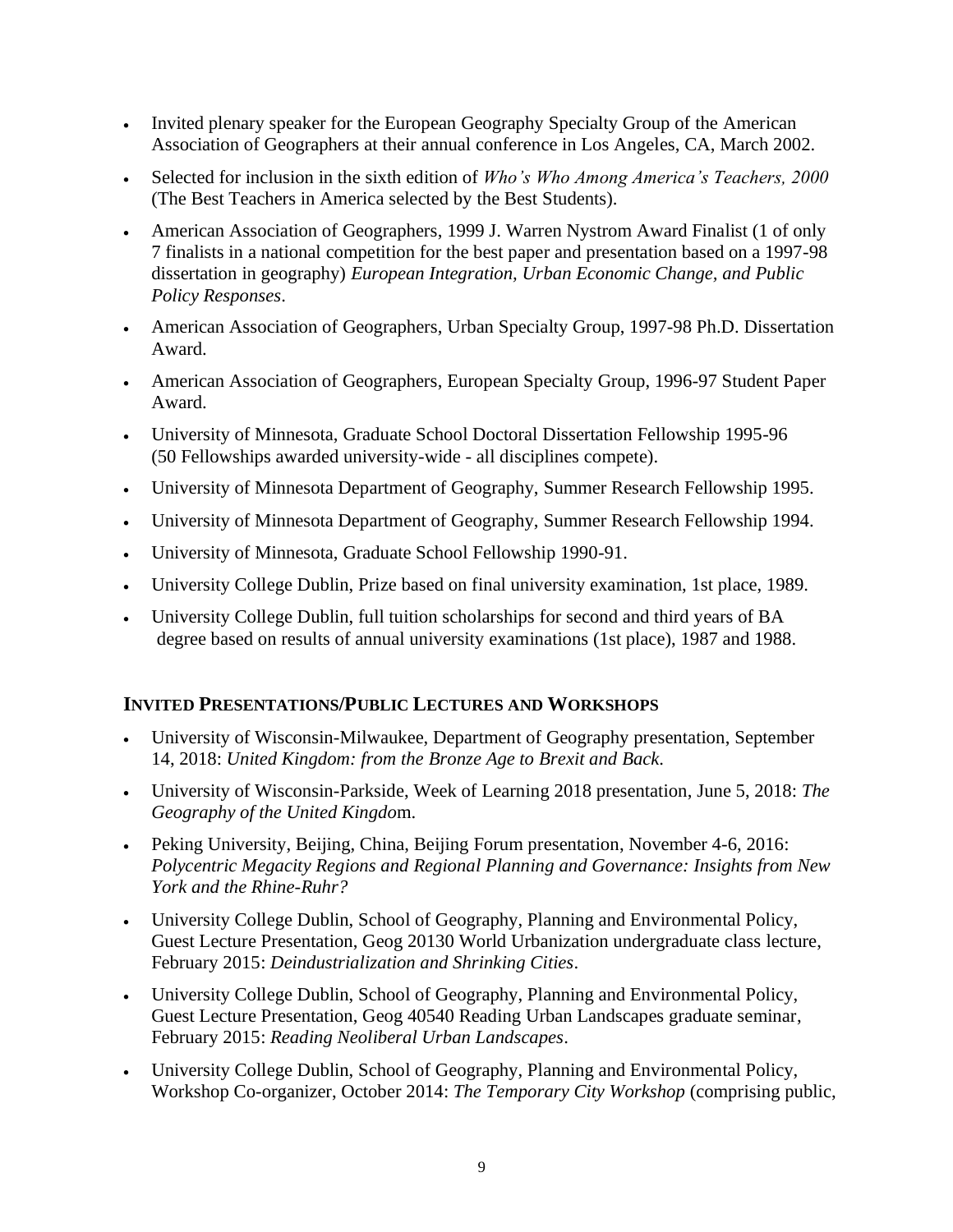private, and community stakeholders concerned with the temporary use of vacant land and buildings).

- University of Minnesota, Department of Geography, Environment and Society, Coffee Hour Lecture Presentation, September 2014: *Neoliberalism and privatized school information systems: "Skyward" costs always in the best interest of taxpayers no matter what!*
- University College Dublin, School of Geography, Planning and Environmental Policy, Research Presentation, February 2014: *Something New or More of the Same in the Bidding War for Big Business*.
- University College Dublin, School of Geography, Planning and Environmental Policy, Research Presentation, Professional development workshop for Ph.D. students, February 2014: *Publish or Perish: Getting Published*.
- University College Dublin, School of Geography, Planning and Environmental Policy, Guest Lecture Presentation, Geog 20130 World Urbanization undergraduate class lecture, February 2014: *Deindustrialization and Shrinking Cities*.
- University College Dublin, School of Geography, Planning and Environmental Policy, Guest Lecture Presentation, Geog 40540 Reading Urban Landscapes graduate seminar, February 2014: *Reading Neoliberal Urban Landscapes*.
- University of Wisconsin-Milwaukee, Department of Geography colloquium, Professional development workshop: Research Publications, panelist, January 2011.
- Invited by the Milwaukee World Trade Association (MWTA) to be a panelist, April 2009: *Green Supply Chain*, one of seven invited expert panelists.
- University of Wisconsin-Milwaukee, Center for International Education, Conference on *Sustaining Cities: Urban Lost and Found*, April 2009: Sustaining Cities in a Global Economy: Questioning Unsustainable Competition for Corporate Investment, invited presenter, with participants including Saskia Sassen and John Urry.
- The Hong Kong University, Centre of Urban Studies and Urban Planning, International Symposium on Mega-City Regions: Innovations in Governance and Planning, August 2008: *Mega-City Regional Cooperation in the United States and Western Europe: A Comparative Perspective*, one of six invited expert presenters who included Peter Hall and Saskia Sassen.
- University College Dublin, Ireland, February 2008: research presentations.
- Guangzhou University, China, December 2007: *Local Government Competition for Investment and the Challenges for Cooperation in the United States*.
- Northern Illinois University Department of Geography Colloquium Series, October 14, 2005: *The "Keep Jeep in Toledo" Campaign: Local Government Competition for Investment and Jobs, and a Lost Opportunity for the Wheels of Change?*
- U.S. Department of Housing and Urban Development, Washington, D.C., May 6, 2005: *The Aging Baby Boomers: Current and Future Metropolitan Distributions and Housing Policy Implications.*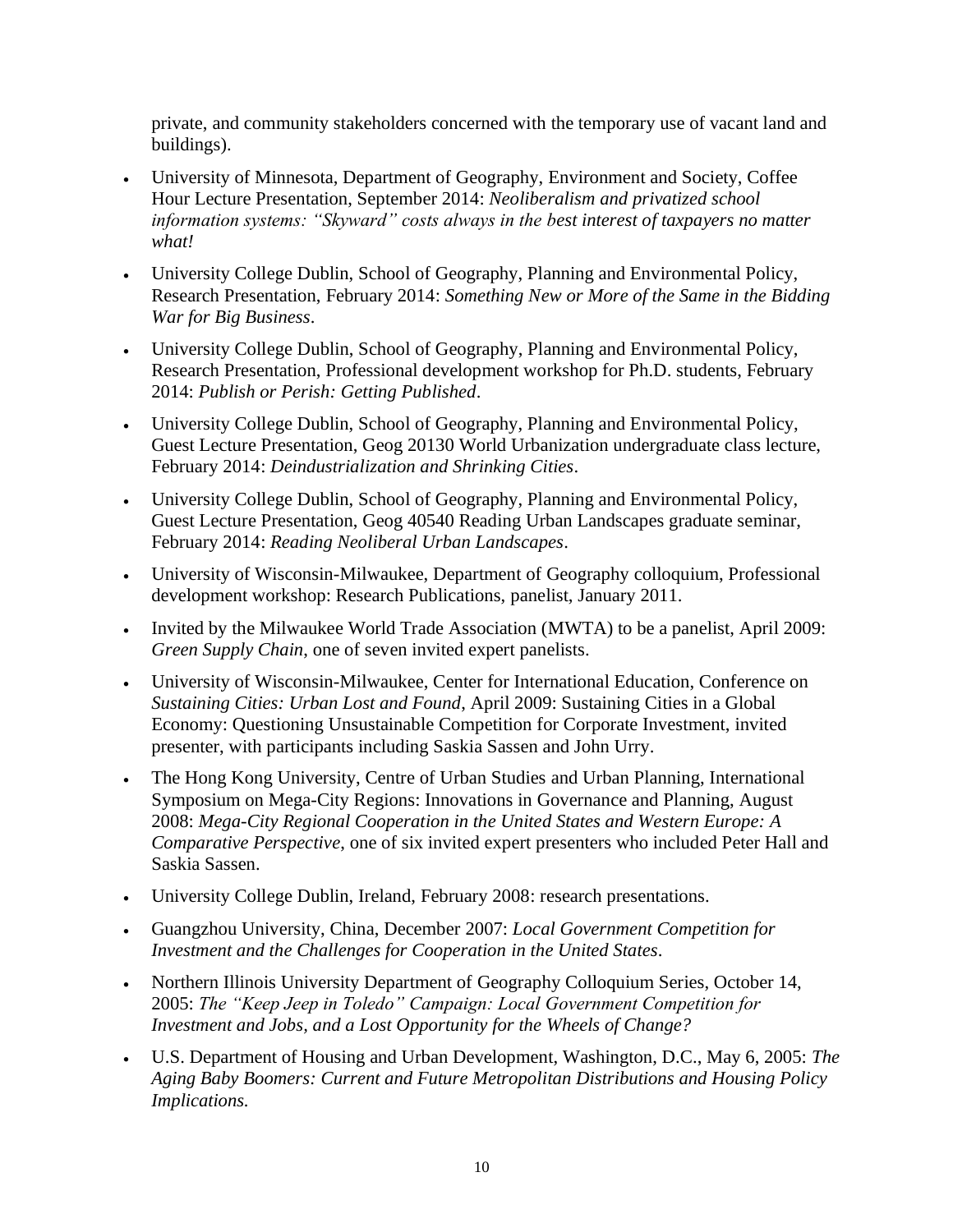- University of Wisconsin-Milwaukee Department of Geography Colloquium Series, panelist, January 22, 2003: *Preparing Future Faculty*.
- WNYC (National Public Radio (NPR), New York City), The Brian Lehrer Show, 10:00- 11:00 a.m., November 20, 2002: Expert contributor on *Reachin' Across the Region* segment on regionalism within the New York metropolitan region as a possible solution to the city's budget woes.
- University of Wisconsin-Milwaukee BAGS (Bachelor of Arts in Global Studies) Colloquium, April 2002: *Beyond Individual Competition: Competitive Regionalism in the United States and Western Europe*.
- *European Geography*, Clay High School, Toledo, Ohio, afternoon curriculum workshop with high school teachers of European Civilization, as part of The University of Toledo's "Humanities 2000" program, August 2001.
- *Beyond Individual Competition: Competitive Regionalism in the United States and Western Europe*, Ministry of Economic Development and Trade, Province of Ontario, Toronto, Canada, dinner with senior members of the provincial government and keynote presentation to Ministry staff at their Investment and Business Division Day, June 2001.
- *Brownfield Redevelopment*, Toledo Board of Realtors, 3-hour Continuing Education Course, December 1999.
- *Impact of International Economic Forces on Urban Europe*, presentation and seminar discussion, University of Minnesota, Institute of International Studies Summer Institute, 1996.
- *Researching Hither and Yon*, Coffee Hour Presentation of 1995 Summer Research, University of Minnesota, Department of Geography, Spring, 1996.
- *Berlin: Legacies of Division, Challenges of Reunification*, Brown Bag Presentation, University of Minnesota, Department of Geography, Fall 1994.
- Leader of fieldtrip to inner city redevelopment area in Dublin (for Visiting Professor Helmut Jäger, Würzburg and students, UDC Geography Department), Spring, 1989.
- *Historical evolution, contemporary land use, and urban planning issues for the Ringsend and Irishtown areas of Dublin*, Presentation to Sandyford Residents Association, Spring, 1988.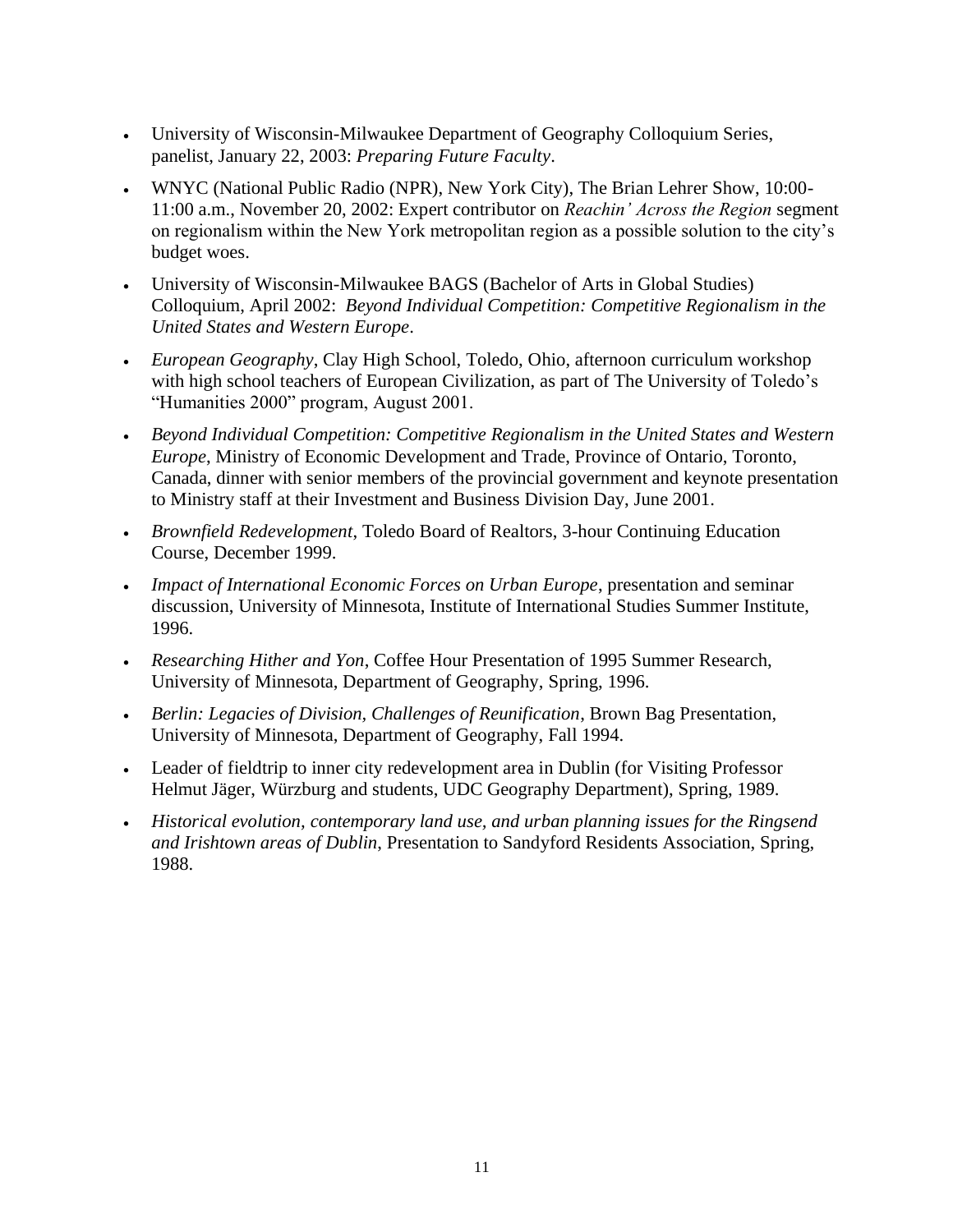#### **PRESENTATIONS AT SCHOLARLY CONFERENCES**

- American Association of Geographers annual conference, New Orleans, LA, April 2018: *Temporary Placemaking in a Tight Spot for a Hot Spot at The Spot4MKE, Milwaukee, Wisconsin.*
- Peking University, Beijing, China, Beijing Forum, November, 2016: *Polycentric Megacity Regions and Regional Planning and Governance: Insights from New York and the Rhine Ruhr?* (session chair)
- American Association of Geographers annual conference, Chicago, IL, April 2015: *Planning informality? Pop-up parks as temporary interventions for vacant urban sites.*
- American Association of Geographers annual conference, Tampa, FL, April 2014: *Neoliberalism and the privatization of governance: Always in the best interest of taxpayers no matter what!*
- Benaras Hindu University, 12th International Asian Urbanization Conference, Varanasi, India, December 2013: *The Shiling Leather Cluster in Guangzhou, China in Local-Global Context*.
- American Association of Geographers annual conference, Los Angeles, CA, April 2013: *Zombies in the Classroom: Using zombie geography as the horrific basis for debating Turkey's Living Dead/Undead Application to Join the European Union.*
- Hong Kong Baptist University, International Conference on Spatial and Social Transformation in Urban China, Hong Kong, December 2012: *"Logalization:" Local-Global Processes and the Shi Ling Leather Cluster in Guangzhou, China (co-presenter:* Professor Lachang Lu).
- Applied Geography Conference, Minneapolis, MN, October 2012: *Brownfield Redevelopment and Public-Sector Support: Insights and Suggestions from Developers in Milwaukee, Wisconsin*.
- American Association of Geographers annual conference, New York, NY, February 2012: *Should State and Local Government Bidding for Big Business be more like Ebay?* (special session track: International Finance and Economics).
- International Society for the Scholarship of Teaching and Learning (SoTL), Milwaukee, WI, October 2011: *A Critical Geographic Approach to SoTL: Practicing SoTL in a World Regional Geography Course* (co-presenter: Professor Kristin Sziarto).
- Institute of Electrical and Electronics Engineers, Hohhot, China, July 2011: *Urban China amid Globalization: Spatial Restructuring in Guangzhou in Comparative Perspective* (copresenter: Professor Lachang Lu).
- American Association of Geographers annual conference, Seattle, WA, April 2011: *Rustbelt Brownfields and Public-Sector Support for Redevelopment: Insights and Suggestions from Developers in Milwaukee, Wisconsin.*
- Critical Geography Conference, Milwaukee, WI, November 2010: *Bidding for Big Business.*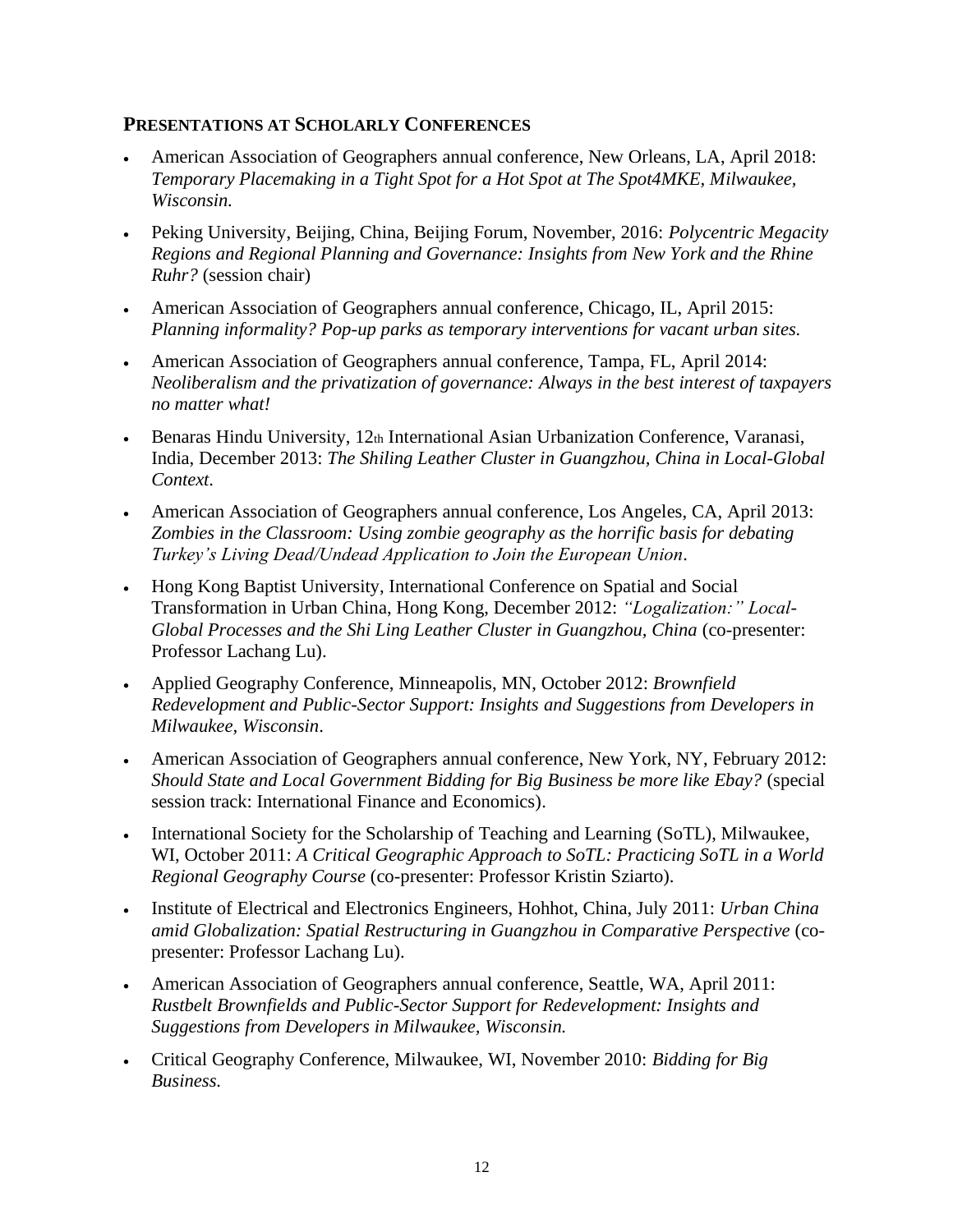- American Association of Geographers annual conference, Washington, DC, April 2010: *Something New or More of the Same in the Bidding War for Big Business?*
- The Hong Kong University, 10th Asian Urbanization Conference, Hong Kong, August 2009: *Local-globalization:" The case of the Shiling Leather Cluster, Guangzhou, China* (co-presenter: Professor Lachang Lu).
- UW-M, Center for International Education, Conference on Sustaining Cities: Urban Lost and Found, April 2009: *Sustaining Cities in a Global Economy: Questioning Unsustainable Competition for Corporate Investment.*
- American Association of Geographers annual conference, Las Vegas, NV, March 2009: *The Commerce Clause as a Constraint on Wasteful Business Incentives: Roadblock or Bump in the Road in the "Race to the Bottom?"*
- Carthage College's Clausen Center for World Business, Kenosha, Wisconsin, October 2008: *The Commerce Clause as a Constraint on Business Incentives for Firms: Roadblock or a Bump in the Road in the 'Race to the Bottom?'*
- The Hong Kong University, Centre of Urban Studies and Urban Planning, International Symposium on Mega-City Regions: Innovations in Governance and Planning, August 2008: *Mega-City Regional Cooperation in the United States and Western Europe: A Comparative Perspective*, one of six invited expert presenters who included Peter Hall and Saskia Sassen.
- Hong Kong Baptist University, International Conference on China's Urban Land and Housing in the 21st Century, Hong Kong, December 2007: *Spatial Restructuring in Urban China amid Globalization: The Case of Guangzhou in Comparative Perspective* (copresenter: Professor Lachang Lu).
- Cardiff University, International Conference on China's Urban Transition and City Planning, Cardiff, UK, June 2007: *Spatial Restructuring in Urban China amid Globalization and Economic Reform: The Case of Guangzhou* (co-presenter: Professor Lachang Lu).
- American Association of Geographers annual conference, San Francisco, CA, April 2007: *Off the Mark? Economic Efficiency in Targeting the Most Marketable Sites rather than Spatial and Social Equity in Public Assistance for Brownfield Redevelopment*.
- Applied Geography annual conference, Tampa, FL, October 2006: *In the Dark about Brownfields*.
- American Association of Geographers annual conference, Chicago, IL, April 2006: Panelist: *The Future of the European Union* [invited].
- American Association of Geographers annual conference, Denver, CO, April 2005: Panelist: *"Practices" for Teaching Economic Geography II* [invited to participate in one of four panel sessions comprising prominent economic geographers].
- American Association of Geographers annual conference, Philadelphia, PA, March 2004: Panelist: *Comparative International Perspectives on Brownfield Redevelopment*.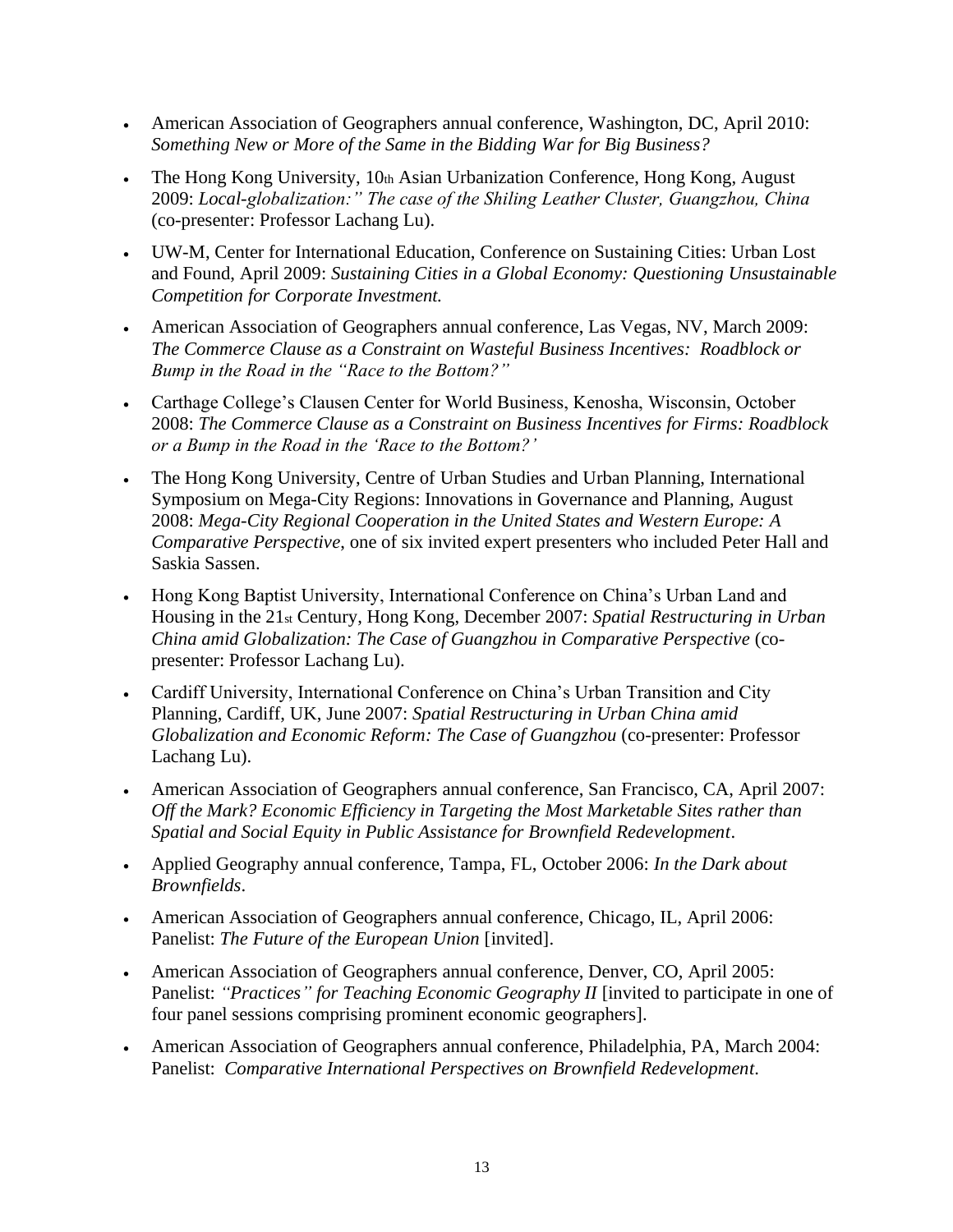- Great Lakes Economic Development Group, Cleveland, OH, October 2003: *City-Supported Brownfield Redevelopment in Milwaukee, Wisconsin: Riverfront Strategy and Spatial Equity?*
- American Association of Geographers annual conference, New Orleans, LA, March 2003: Panelist: *Comparative International Perspectives on Regional Cooperation and Competition* (session organizer and session chair).
- West Lakes Meeting of the American Association of Geographers, Minneapolis, MN, October 2002: *Regional Cooperation and Competition in the United States and Europe* (and session chair).
- Great Lakes Economic Development Group, Buffalo, NY, September 2002: *Networks in the New Economy*.
- American Association of Geographers annual conference, Los Angeles, CA, March 2002: *Competitive Regionalism: Beyond Individual Competition in Western Europe and the United States* (invited plenary speaker for the European Geography Specialty Group of the American Association of Geographers).
- Great Lakes Economic Development Group, Pittsburgh, PA, September 2001: *Regional Cooperation for Urban Economic Development*.
- American Association of Geographers annual conference, New York, NY, March 2001: *Brownfields Remediation and Redevelopment: Challenges and Opportunities* (and session chair).
- Applied Geography Conference, Tampa, FL, October 2000: *The Changing Culture of Inter-Urban Government Competition in Britain*.
- American Association of Geographers annual conference, Pittsburgh, PA, April 2000: *From Individual Competition to Competitive Regionalism: New models of local government organization to achieve urban economic development in the United States and Western Europe*.
- Great Lakes Economic Development Group, Rockford, IL, September 1999: *The Automobile Industry in the U.S.: The Changing Organization of Production and the Role of Government* (and session organizer).
- American Association of Geographers annual conference, Honolulu, HI, March 1999: *European Integration, Urban Economic Change, and Urban Policy Responses*, paper in final round of J. Warren Nystrom Award competition for best paper and presentation based on 1997-98 dissertations.
- American Association of Geographers annual conference, Honolulu, HI, March 1999: *American Geographers on Europe* co-presenter of European Specialty Group chapter, forthcoming (2001) in Gaile, G. and Willmott, C. (eds.) 'Geography in America at the Dawn of the 21st Century' Oxford University Press: Oxford.
- Applied Geography Conference, Louisville, KY, October 1998: *Analysis of Urban Income Inequalities in an Integrating Europe: Overcoming the Absence of Comparable Units of Analysis and Economic Data* (and session organizer).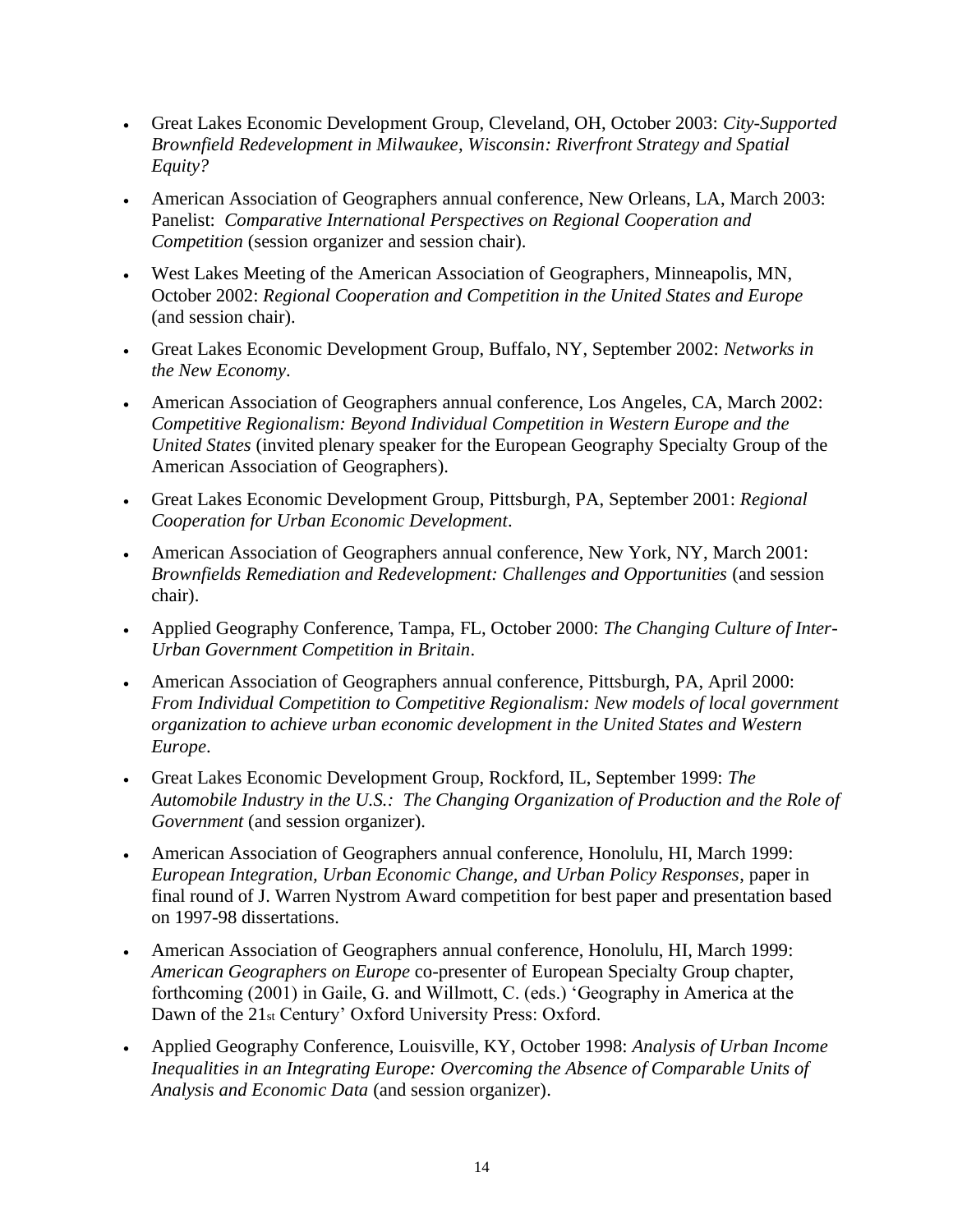- American Association of Geographers annual conference, Boston, MA, April 1998: *Changing Disparities in Economic Prosperity between Cities in Western Europe*.
- Institute of British Geographers annual conference, Guilford, England, January 1998: *Recent Changes in Economic Inequalities between Cities in Western Europe*.
- Great Lakes Economic Development group meeting, Detroit, MI, October 1997: *Some Observations on the "Keep Jeep in Toledo" campaign*.
- American Association of Geographers annual conference, Fort Worth, TX, April 1997: *The Politics of Urban Economic Development United Kingdom-Style: The Case of Northeast England*.
- Upper Great Lakes Consortium, European Studies Conference, Minneapolis, MN, Feb. 1997: *Changing Inter-Urban Competition in the United Kingdom and the European Union* (and session organizer).
- American Association of Geographers annual conference, Charlotte, NC, April 1996: *Growth Machines, Inter-governmental Relations, and Job Distribution within the United Kingdom and the European Union*.
- American Association of Geographers annual conference, San Francisco, CA, April 1994: *Laurel Village: A Recent Public-Private Partnership in Minneapolis*.
- American Association of Geographers annual conference, Atlanta, GA, April 1993: *Development Management in the Twin Cities Metropolitan Area, MN*.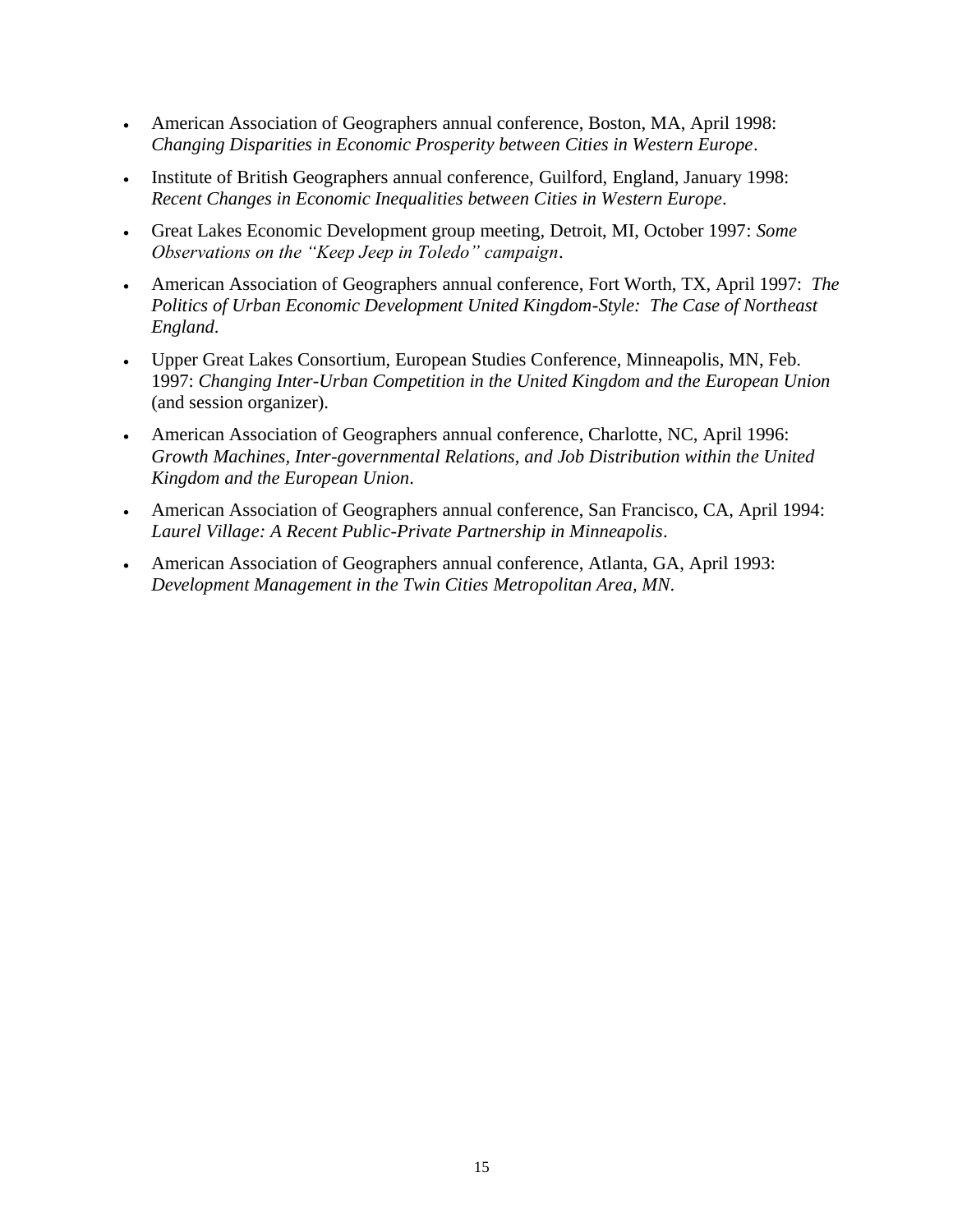### **SERVICE**

Editorial Board Member and Manuscript Reviewer

- Editorial Board member, *Oxford Bibliographies in Geography*, 2012-date.
- Editorial Board member, *The Professional Geographer*, 2011-2019.
- Editorial Board member, *The Open Environmental Journal*, 2007-17.
- Promotion and tenure file review, University of Minnesota, Department of Geography, 2014.
- *National Science Foundation*, Division of Behavioral and Cognitive Sciences, Proposal Reviewer: 2010; 2009; 2007; 2004.
- *Irish Geography* reviewer*,* 2015.
- *Journal of Environmental Management* reviewer*,* 2010.
- *Economic Development Quarterly* reviewer, 2014; 2012; 2010; 2008.
- *Evaluation and Program Planning* reviewer*,* 2009.
- *Review of International Economics* reviewer*,* 2009.
- *Urban Geography* reviewer, 2009; 2008.
- *Landscape and Urban Planning* reviewer, 2009
- *Land Use Policy* reviewer, 2007.
- *International Journal of Urban and Regional Research* reviewer, 2005.
- *Journal of Environmental Planning and Management* reviewer, 2004.
- *Progress in Human Geography* reviewer, 2004.
- *Social Sciences Quarterly* reviewer, 2002.
- *Environment and Planning A* reviewer, 2002; 2001.
- Guildford Press, pre-revision review of Ostergren, R. and Le Bossé, *The Europeans,* 2nd ed., 2016.
- Hong Kong University Press, review of first draft of Anthony Gar-on Yeh and Jiang Xu (eds.) *Regional Cooperation and Infrastructure Construction in the Pan-Pearl River Delta.* 2009.
- Rowman & Littlefield, review of proposal for first edition of Steger, M. B. and Barrow, C. W. *Introduction to Global Studies*, 2008.
- McGraw-Hill review of (a) First edition of White et al. *Essentials of World Regional Geography*, Ch. 2, Ch. 5, and Ch. 6, 2006; (b) Second edition of Bradshaw et al. *Contemporary World Regional Geography,* Ch. 3 and 11, 2005, and

(c) *Global Excursion* (first draft) by R. Gabrys-Alexson, 2004; (second draft), 2005.

• John Wiley & Sons review of (a) proposal for *The European Union and its Neighbors* by Brian Blouet, 2003, and

(b) *Urban Geography* by David Kaplan, James O. Wheeler, & Steven Holloway, 2002.

• Review of West and East European chapters in *World Regions* sixth-grade textbook for Harcourt School Publishers, 2001.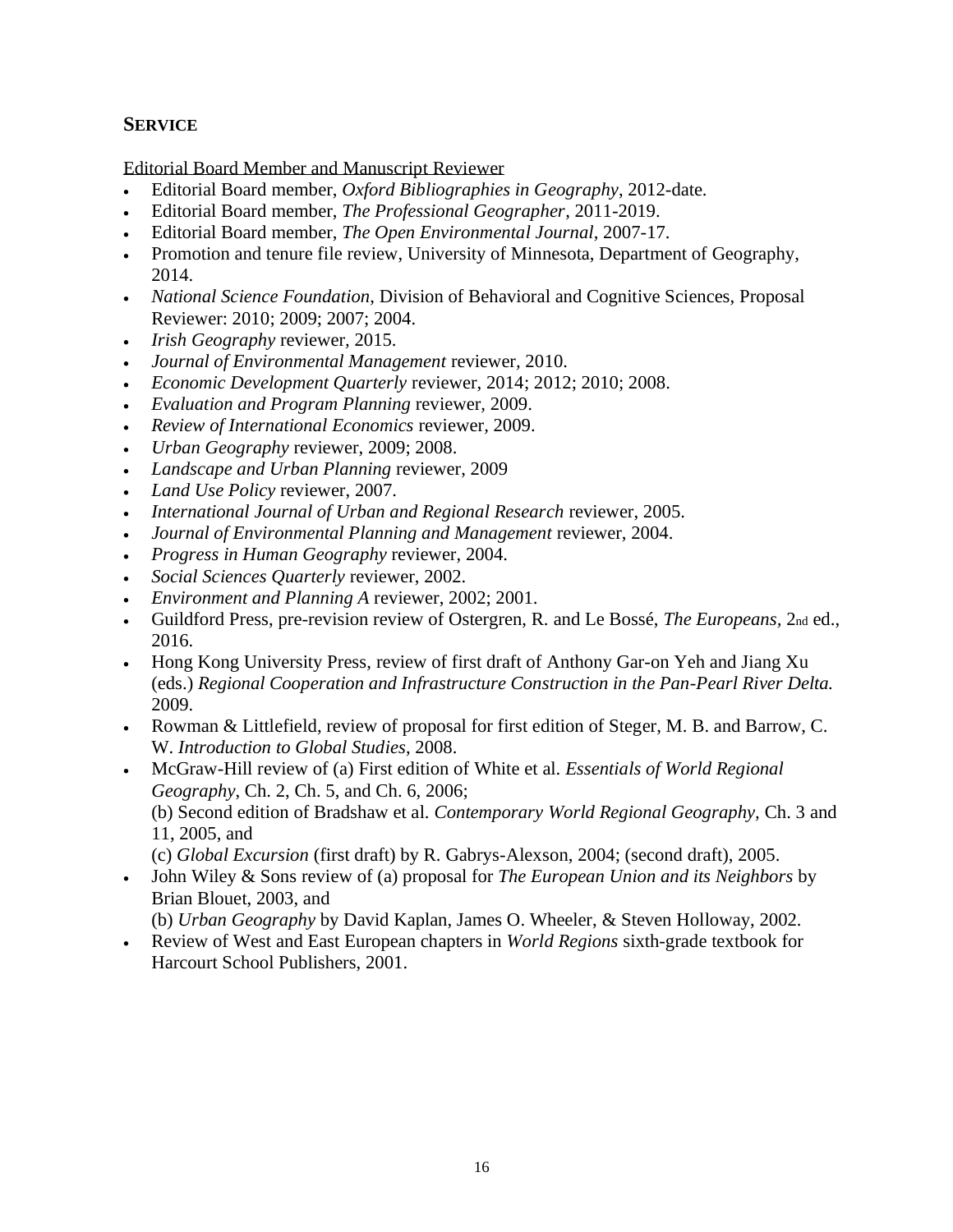#### University of Wisconsin-Milwaukee:

*University*

- Faculty Senate, 2002-05; 2008-11; 2013-16; 2018-21.
- Faculty Senate Rules Committee, 2019-2020.
- Environmental Sustainability Committee, 2007-date.

### *College of Letters and Science*

- Center for International Education, Global Studies Advisory Committee (executive committee for the interdisciplinary joint Bachelor of Arts degree), 2008-2011.
- Center for International Education, Global Studies search committee, 2010.
- Member of research group: *Teachers for a New Era*, Social Sciences Design Team (funded by Carnegie Corporation of New York) 2004 to 2010.
- Member in 2008 of panel reviewing sabbatical proposals for 2009-2010.
- L&S 2006 D2L Course Design (Geog 110) for UWM College Connection.
- Institute for Global Studies conference 2004 [at request of Dean of L&S]: *Engaging the Global Community: Best Practices in International Education*, Lake Geneva, WI, Oct.

### *Department of Geography*

- Undergraduate Internship Coordinator, 2008 to date.
- Graduate Committee, member, 2008 to 2015; 2016 to 2020.
- Library liaison, 2004-05; 2016 to date.
- Undergraduate Committee, member, 2001 to 2016.
- Undergraduate Program Chair; Undergraduate Curriculum Committee Chair, 2005-07; 2011-2016.
- Professional development workshop, Friday, January 28, 2011.
- Undergraduate "Urban" Track Advisor for undergraduate students.
- Dept. Mentor: Ryan Holifeld, 2008-date; Dept. Co-Mentor: Chris DeSousa, 2003-06; Dept. Mentor: Meredith Reitman, 2004-06
- Department web site coordinator, 2003-04.
- Lectures Committee, co-Chair, 2002-03 (organized Spring 2003 weekly colloquium series; and Mayer speaker and visit (Professor Michael Batty, UCL)).
- Search Committee for Economic Geographer, member, 2003 and 2001-02.

### *Urban Studies Program*

- Grievances and Appeals Committee, member, 2016-19. Chair, 2018-20.
- Steering Committee, member, 2006-2007; 2009-2015; 2018-20.
- Curriculum Committee, Chair 2015-16
- Grievances and Appeals Committee, Chair, 2010-11.
- Development Committee, Chair, 2009-2010.
- Development Committee, member, 2008-2009.
- Community Advisory Committee, member, 2004-2006.
- Lectures and Programs Committee, member, 2002-2004.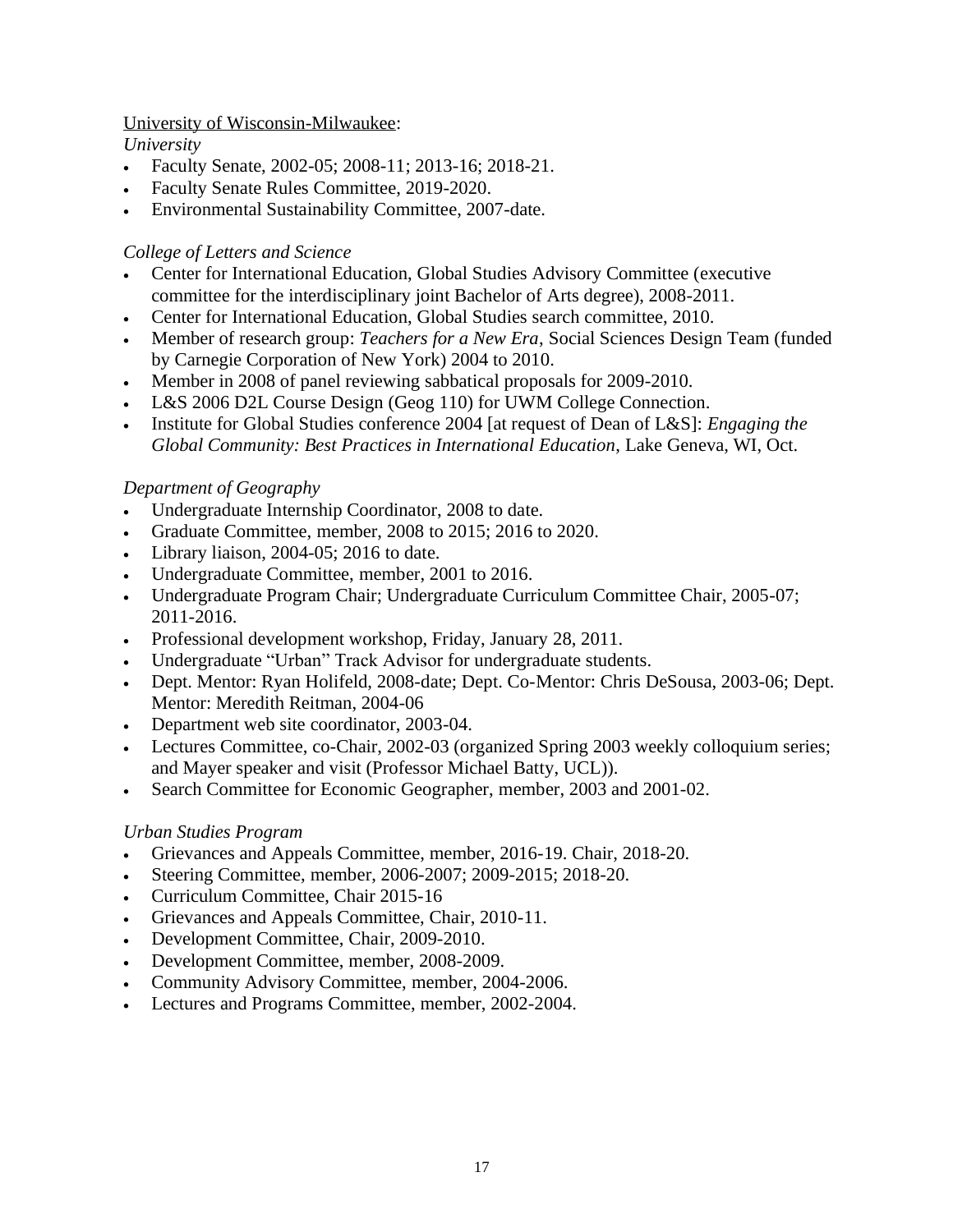Community Service in the Milwaukee area:

- Led fieldtrip for students from Univesity of Heidelberg (led by former Ph.D. student/ advisee, Gregg Culver) to The Brewery and Bucks arena development, Sept. 22, 2016.
- Member, UW-M Brownfields Consortium, 2001-date.
- Invited by the Milwaukee World Trade Association (MWTA) to be a panelist, April 2009: *Green Supply Chain*, one of seven invited expert panelists.

Community Service in wider community:

- Contacted by Marc Eisen (*Milwaukee Magazine*) as an expert source on mega-regions and the Madison-Milwaukee corridor, 2012.
- Contacted by Jennifer Barrett, General Editor, *Newsweek,* as an expert source for an overseas edition on urbanization trends around the world, 2008.
- Contacted by Nadia Gergis, Scripps Treasure Coast Publishing Co., for input for story on the policy framework and incentive provision to automobile manufacturers in the United States, 2007.
- Contacted by and advised Scott Tang of National Public Radio (NPR) Marketplace on the policy framework and incentive provision to automobile manufacturers related to a U.S. Supreme Court case, 2006.
- Expert guest on WNYC (National Public Radio (NPR), New York City), The Brian Lehrer Show, 10:00-11:00 a.m., November 20, 2002: *Reachin' Across the Region* segment on regionalism within the New York metropolitan region as a possible solution to the city's budget woes.

### The University of Toledo:

*College of Arts and Sciences*

- Member, Arts and Sciences Council, 2000-01.
- Member, Undergraduate Recruitment Committee, 1997-2001.
- Member Research Awards and Fellowship Program (RAFP) 2000 Selection Committee.

### *Department of Geography and Planning*

- Undergraduate Recruiter, 1997-01.
- Member, Undergraduate Curriculum Committee, 1997-01.
- Member, annual M.A. comprehensive examination committees, 1997-01.
- Preparation for American Institute of Certified Planners (AICP) May 2000 Exam.
- Chair, AICP Accreditation Committee, 2000-01.
- Member, Economic and Community Development MA committee, 2000-01.
- Member, Search Committee (Geographic Information Systems specialist), 1999-00.
- Member, Search Committee (Remote Sensing specialist), 1999-00.
- Member, Search Committee (Environmental Geographer), 1997-98.
- Member, Search Committee (Quantitative Geographer), Winter 1997.

### Community Service in the Toledo area:

• Member, The Brownfields Group, City of Toledo, Department of Public Utilities, Division of Environmental Services, 1997-01.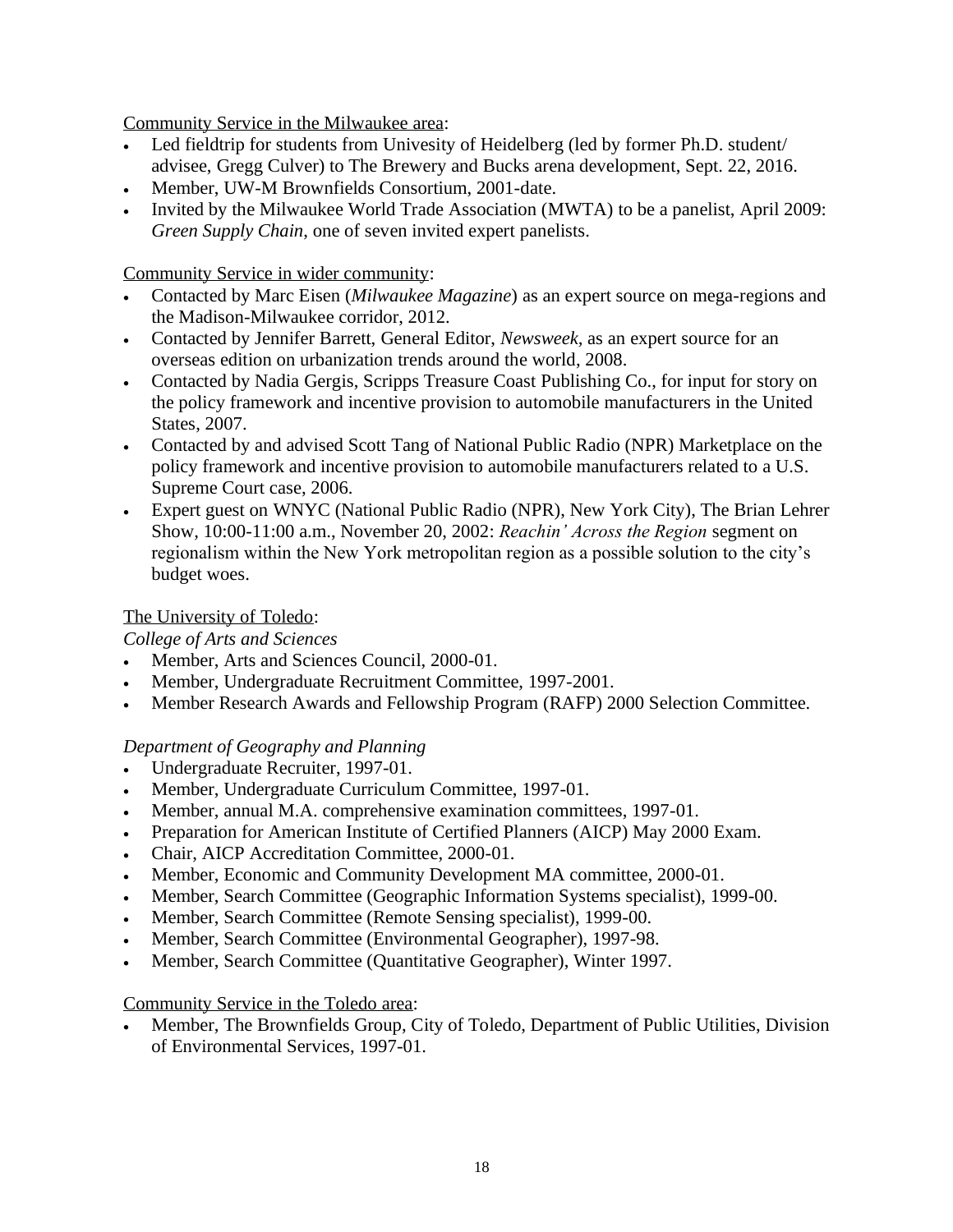The American Association of Geographers (AAG):

- Urban Specialty Group, AAG: Board Member, 2002-04.
- European Specialty Group, AAG: Director, 1998-03.
- Team Coordinator, East Lakes Division of AAG Student Geography Quiz Bowl, Annual Conference Meeting, New York, NY, March 2001.
- European Specialty Group, AAG: Member of committee responsible for organizing "European Geography" chapter in G. Gaile and C. Willmott (eds.) *Geography in America at the Dawn of the 21st Century* Oxford University Press: Oxford, 2004.
- Team Coordinator, East Lakes Division of AAG Student Geography Quiz Bowl, Annual Conference Meeting, Honolulu, HI, March 1999 - winning national team.

University of Minnesota, Department of Geography:

- Upper Great Lakes Consortium of European Studies, Planning Meetings Participant for European Urban Symposium, Minneapolis, Spring 1996.
- Department of Geography Graduate Student Representative, 1993-94.
- Department of Geography Coffee Hour Committee, 1992-93.
- Department of Geography Ralph H. Brown Day Committee, 1991-92.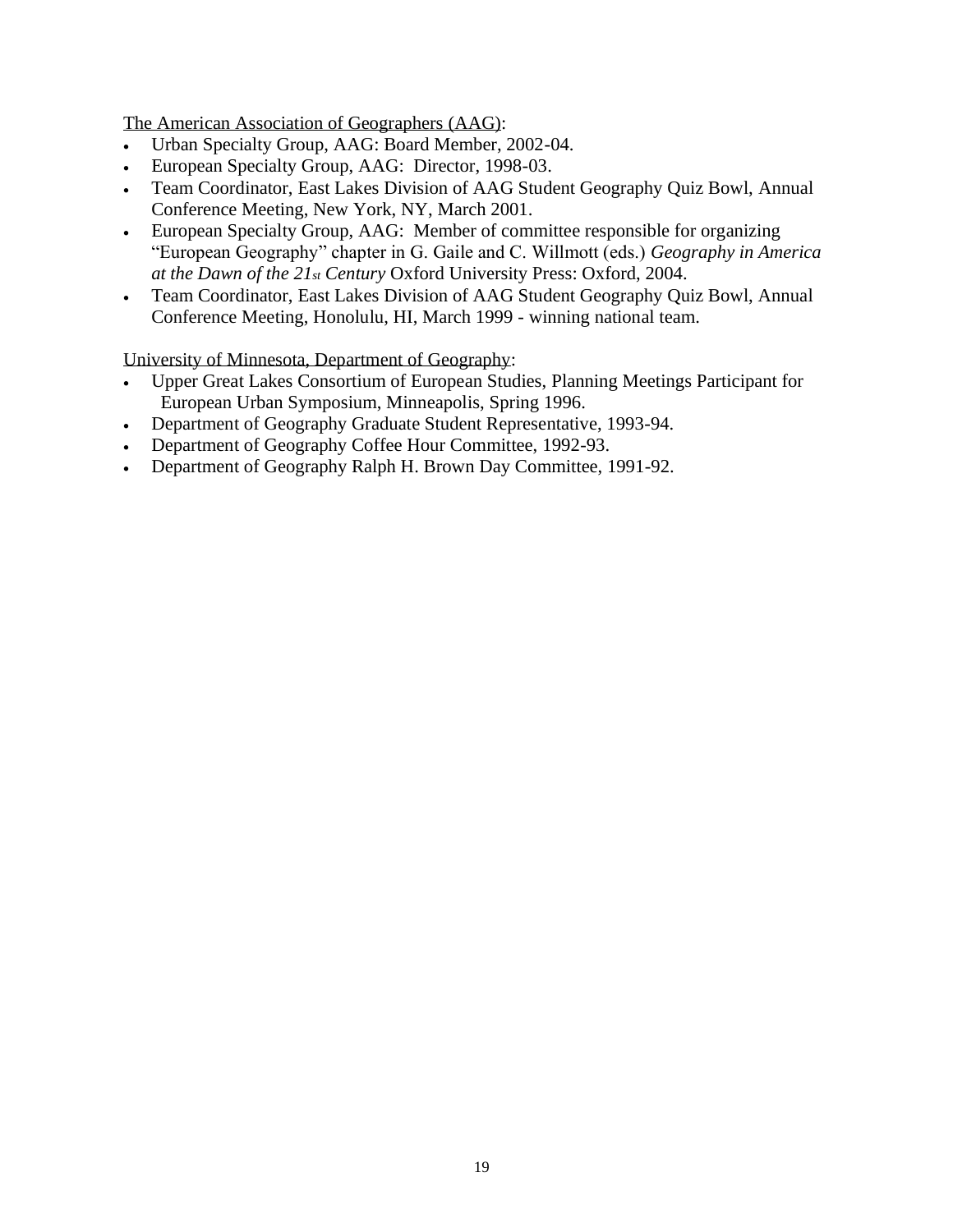# **TEACHING**

University of Wisconsin-Milwaukee, Department of Geography:

- GEOG105 Introduction to Human Geography.
- GEOG 110: The World: People and Places (face-to-face and online)
- GEOG 140: Our Urban Environment: An Introduction to Urban Geography.
- GEOG193 Freshman Seminar: The European Union and the Future of Europe.
- GLOBAL 201: Economics and the Environment.
- GEOG 330: Europe: East and West.
- GEOG 540: Globalization and the City.
- GEOG 650: Fieldwork Research.
- GEOG 742: Urban and Regional Dimensions of Globalization.

### The University of Toledo, Department of Geography and Planning:

- GEPL-1010 Human Geography.
- GEPL-3030 Geography of Europe.
- GEPL-3710 Urban Environments.
- GEPL-4900/6930 Land Use Planning.
- GEPL-4900/6930 Seminar: The U.S. and the Global Economy.
- GEPL-6930 Seminar: The Geography of the International Economy.
- GEPL-4900/6930 Seminar: The European Union.

University of Minnesota, Department of Geography:

• GEOG-3371 Introduction to Urban Geography.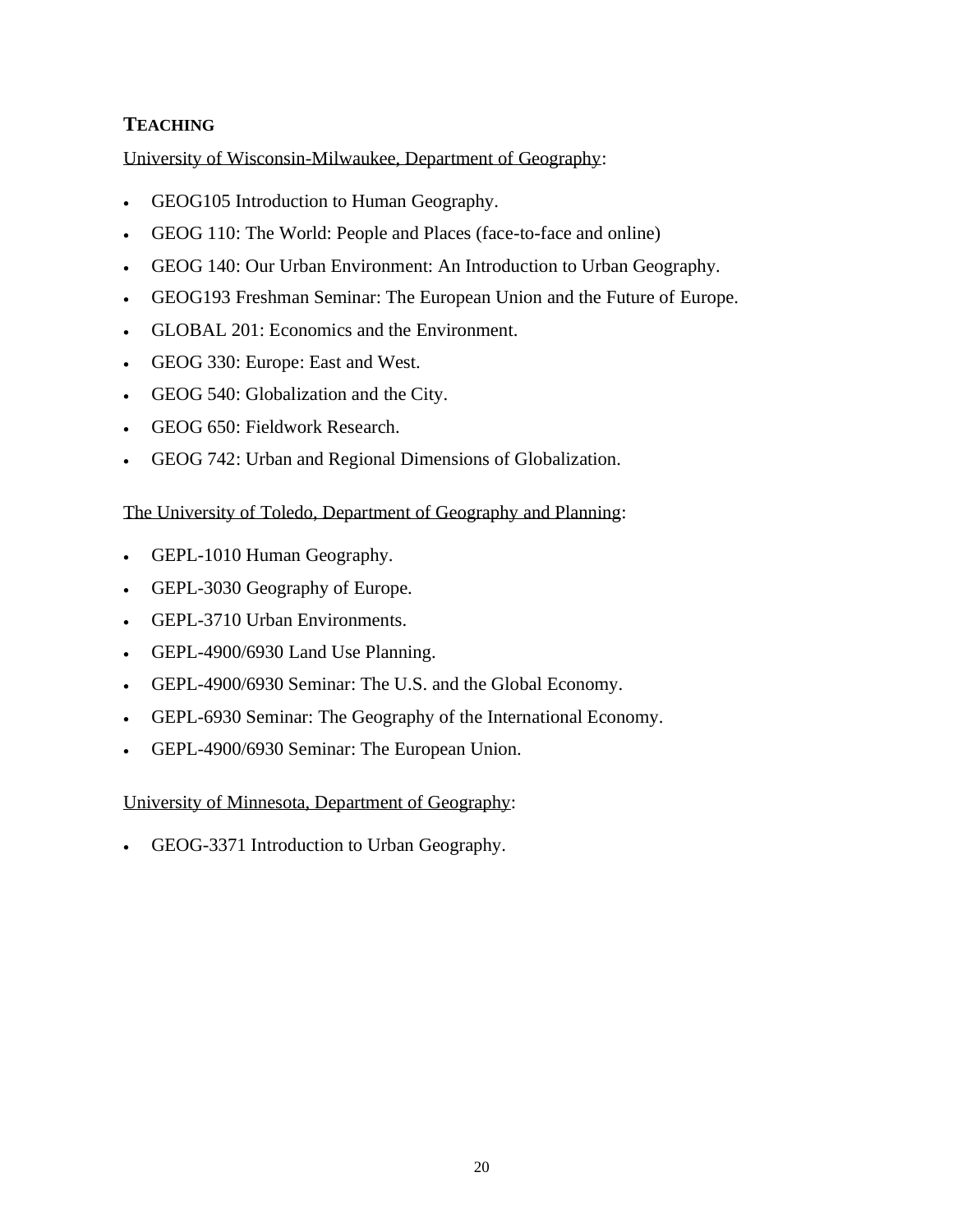# **GRADUATE STUDENT ADVISING**

# **University of Wisconsin-Milwaukee**

### **Geography Ph.D Students**

| Sarah Ryniker           | 2018-date |
|-------------------------|-----------|
| <b>Muriel Marseille</b> | 2016-2017 |
| Minji Kim               | 2014-2016 |
| Gregg Culver            | 2010-2014 |
| Jonathan Burkham        | 2007-2012 |
| <b>James Handley</b>    | 2005-2010 |
| Lu Chen                 | 2007-2009 |
| <b>Andy Park</b>        | 2001-2004 |

#### **Geography M.A. Students**

| Peter Armstrong     | 2013-2015 |
|---------------------|-----------|
| Katie Kirkland      | 2010-2012 |
| Yixuan Zhang        | 2007-2010 |
| Joshua Rogalski     | 2009-2009 |
| Jessica Star Barron | 2005-2007 |
| Nathan Winkler      | 2005-2007 |

## **Urban Studies Programs**

# **M.A. Students**

| Neal Johnson          | 2012-2014 |
|-----------------------|-----------|
| <b>Shannon Kelley</b> | 2012-2014 |
| John Paul Finan       | 2009-2011 |
| Katie Grafelman       | 2008-2010 |
| Jeremy Happel         | 2007-2009 |
|                       |           |

### **Geography Committee Member**

| Ashley Hoerz, M.A.   | 2015-2016 |
|----------------------|-----------|
| Rashi Sharma, Ph.D   | 2007-2009 |
| Sandra Zupan, Ph.D   | 2005-2008 |
| Keith West, Ph.D     | 2002-2007 |
| Danlin Yu, Ph.D      | 2001-2006 |
| Julie Lancelle, M.A. | 2006-2008 |
| Kevin LeMoine, M.A.  | 2003-2005 |
|                      |           |